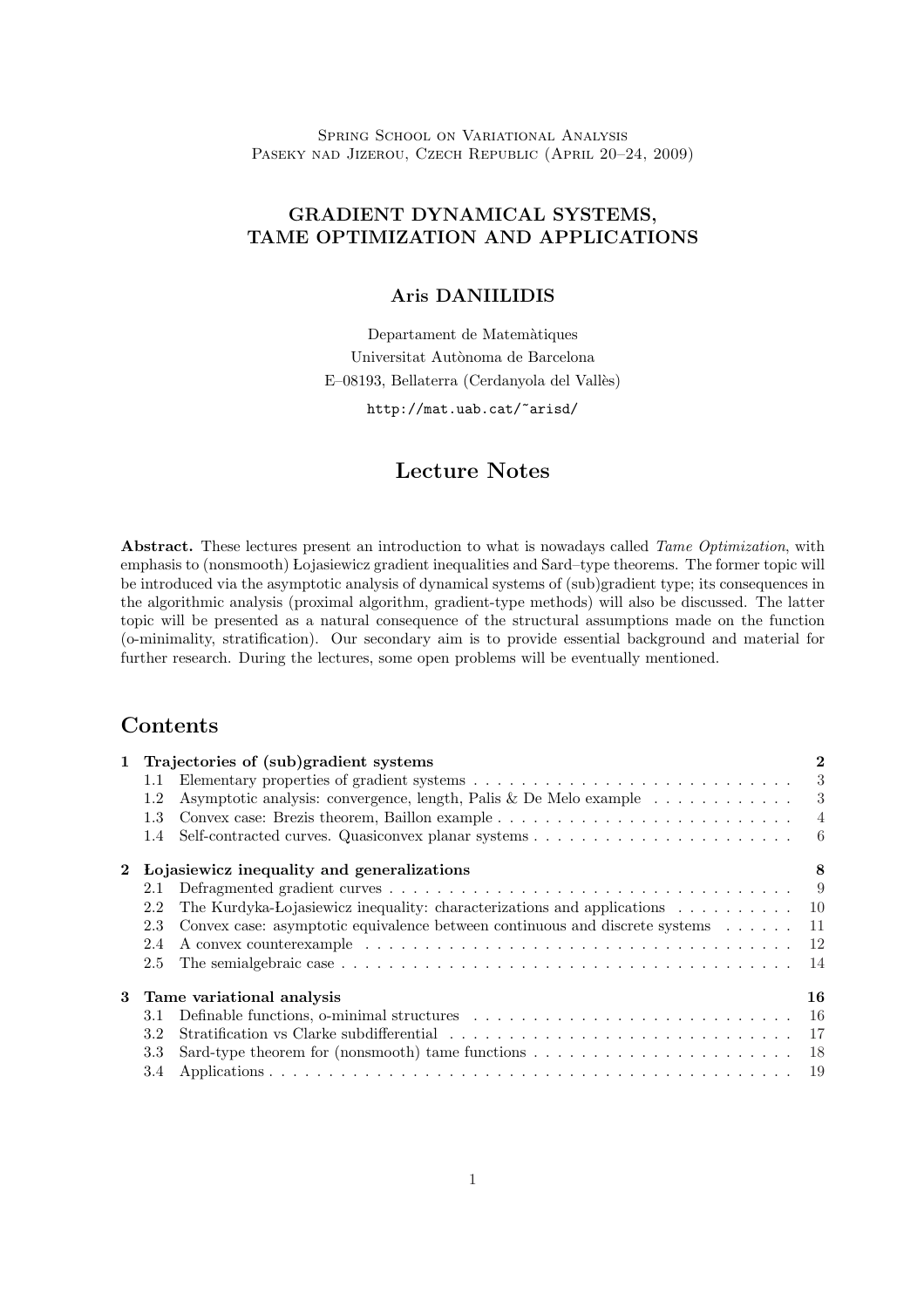## 1 Trajectories of (sub)gradient systems

We consider the autonomous dynamical system (differential equation)

$$
\dot{x}(t) = F(x(t)).\tag{1.1}
$$

generated by a locally Lipschitz continuous function  $F : \mathbb{R}^n \to \mathbb{R}^n$ . We call solution curve (also trajectory or *orbit*) of the vector field F any  $C^1$  curve  $t \mapsto \gamma(t) \in \mathbb{R}^n$  satisfying (1.1). Existence and uniqueness (if we fix the initial condition  $\gamma(0) = x_0 \in \mathbb{R}^n$ ) of solutions is a classical result in the theory of **Ordinary** Differential Equations (see [41, Section 2.2]  $e.g.$ ).

Unless otherwise stated, we consider maximal solutions, meaning that the trajectory  $t \mapsto \gamma_{x_0}(t)$ starting at the point  $x_0$  is defined for all t in the maximal interval  $[0, T_{x_0})$   $(T_{x_0} \in (0, +\infty])$  for which (1.1) makes sense. Maximal intervals are always right–open and that if  $T_{x_0} < +\infty$  then  $\{\gamma_{x_0}(t)\}_{t\geq 0}$  is unbounded (see also [41, Section 2.4]). Note that if  $F$  is (globally) Lipschitz continuous, then every orbit satisfies  $T_{x_0} = +\infty$ . The *length* of a  $C^1$  orbit is given by the formula:

$$
length(\gamma) = \int_0^{T_{x_0}} ||\dot{\gamma}(t)||dt
$$
\n(1.2)

We also use the term *integral curve*, especially if we are interested to the image in  $\mathbb{R}^n$  of a trajectory rather than to the trajectory itself as a function. The terminology dynamical system suggests an evolution of each point of  $\mathbb{R}^n$  by the *flow* generated by F, *i.e.* a function  $\Phi(t, x_0)$  which associates to each  $x_0 \in \mathbb{R}^n$ and  $t_0 \in [0, T_{x_0})$  a point  $\gamma_{x_0}(t_0)$ , where  $\gamma_{x_0}$  is the unique orbit starting at  $x_0$ , that is,  $\Phi(0, x_0) = \gamma_{x_0}(0) =$  $x_0$ . (Note however that if we relax the assumption on F from local Lipschitz continuity to mere continuity, uniqueness will no longer hold: think of the example  $F(x_1, x_2) = (0, \sqrt{|x_2|})$  with initial condition any point of the  $x_1$ -axis.)

The flow is often represented by its *phase portrait*, that is, the picture of its integral curves in  $\mathbb{R}^n$ . Reparametrizing trajectories (e.g. length–parametrization), does not change the portrait of the system. More generally, the systems

$$
\dot{x}(t) = F(x(t))
$$
 and  $\dot{x}(t) = g(x(t)) F(x(t))$  (1.3)

have the same portrait, provided  $g: \mathbb{R}^n \to \mathbb{R}$  is a positive smooth function. Intuitively, g corresponds to a change of velocity that the orbits are run through.

Our departure point in these lectures is a particular type of autonomous dynamical system, defined by a (sub)gradient field. To define this system properly, let us first consider a  $C^{1,1}$ -function  $f : \mathbb{R}^n \to \mathbb{R}$ (that is, a differentiable function whose gradient is Lipschitz continuous) and set  $F = -\nabla f$ . Then (1.1) yields

$$
\dot{x}(t) = -\nabla f(x(t)).\tag{1.4}
$$

**Remark 1** (Reversing the flow). (i). The minus sign in  $(1.4)$  is conventional (relating to a minimization rather than a maximization problem). In fact, the system

$$
\dot{x}(t) = \nabla f(x(t)).\tag{1.5}
$$

is reversing the flow, that is, it has the same integral curves as  $(1.4)$  with a different orientation.

(ii). Although the differentiability assumption on  $f$  seems necessary for the uniqueness of solutions, we shall eventually also consider nonsmooth functions *(convex or semiconvex)* for which the so-called subgradient integral curves can be defined in a unique way. These curves are absolutely continuous curves that are solutions of the differential inclusion

$$
\dot{x}(t) \in -\partial f(x(t)) \quad \text{(a.e.)} \tag{1.6}
$$

where  $\partial f(x)$  denotes the set of subgradients (subdifferential) of f at x and where the notation "a.e." stands for "almost everywhere" in the sense of the Lebesgue measure of R. All important features of the asymptotical study of gradient systems remain true in this nonsmooth case. Let us point out though, an important difference stemming from the above remark: Systems (1.6) are of unilateral nature  $(-\partial f(x) \neq \partial (-f)(x))$ , which means that a subgradient trajectory cannot be reversed on time. (The terminology semiflow is thus employed in this case.)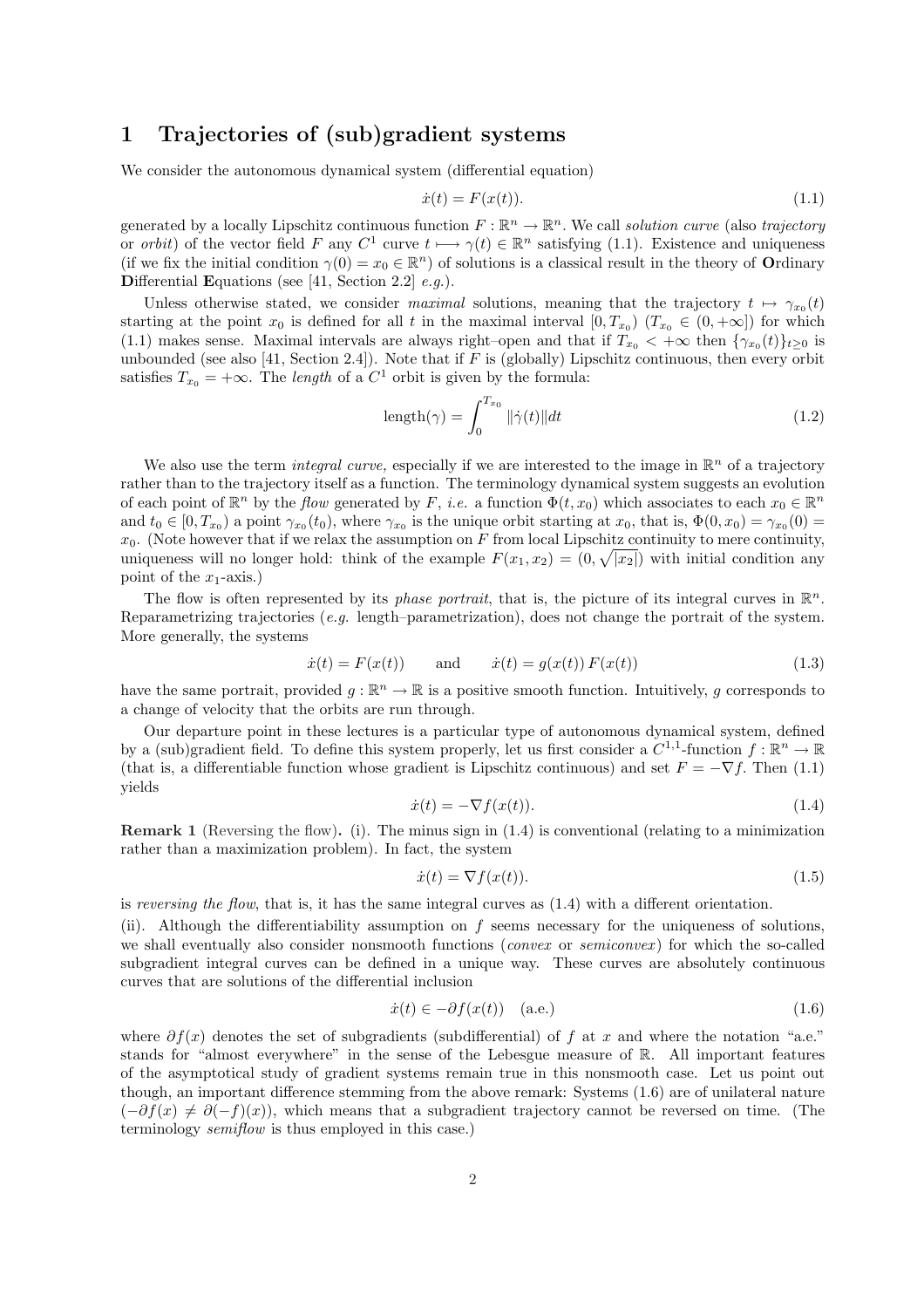### 1.1 Elementary properties of gradient systems

A Lyapunov function of a dynamical system is any scalar function on  $\mathbb{R}^n$  that is strictly decreasing along its integral curves. Although Lyapunov functions might not always exist for the general system (1.1), they do exist for gradient systems. Indeed, given any orbit  $\gamma(t)$  (solution of (1.4)) one easily sees that the derivative of the function  $t \mapsto \rho(t) := f(\gamma(t))$  satisfies

$$
\rho'(t) = -||\nabla f(\gamma(t))||^2 = -||\dot{\gamma}(t)||^2 \le 0.
$$
\n(1.7)

We shall now use an important consequence of Remark 1(i) combined with the uniqueness of the flow of (1.5): If  $\gamma_{x_0}$  denotes the (unique, maximal) trajectory of (1.4) starting at  $x_0$ , it holds

$$
\nabla f(x_0) \neq 0 \Longrightarrow \nabla f(\gamma_{x_0}(t)) \neq 0 \quad \text{for all } t \in [0, T_{x_0}). \tag{1.8}
$$

In the sequel we denote by S the set of *critical* (or *singular*) points of f, that is,  $x_0 \in S$  if and only if  $\nabla f(x_0) = 0$ . Thus, according to (1.8), unless  $x_0$  is already a singularity, the corresponding trajectory will never pass through S. This shows that the derivative in  $(1.7)$  is strictly negative on  $[0, T_{x_0})$ , thus the function f is a Lyapunov function for the system  $(1.4)$ .

(Level-set parametrization) Assume  $x(t)$  is an orbit of (1.4), and set  $x(0) = x_0$ ,  $r_0 = f(x_0)$  and  $r_{\infty} = \lim_{t \to T_{x_0}} f(x(t))$ . Using (1.8) we easily see that whenever  $\nabla f(x_0) \neq 0$  (that is, whenever the orbit  $x(t)$  is not reduced to a singleton) the mapping  $\rho(t) = f(x(t))$  is a diffeomorphism between  $[0, T_{x_0})$  and  $(r_\infty, r_0]$ , and that the curve  $u(r) := x(\rho^{-1}(r))$  satisfies the differential equation

$$
\dot{u}(r) = \frac{\nabla f(u(r))}{\|\nabla f(u(r))\|^2}.\tag{1.9}
$$

The existence of a Lyapunov function guarantees that a gradient system does not have periodic (closed) orbits nor limit cycles. Moreover, the  $\omega$ -limit  $\Omega(\gamma)$  of each bounded<sup>1</sup> orbit  $\gamma$  (*i.e.* the set of all limits of sequences  $\{\gamma(t_n)\}_n$  with  $t_n \nearrow \infty$ ) consists of singularities, and is either singleton or infinite ([40, page 14] e.g.). Moreover, in view of (1.7), f is constant on  $\Omega(\gamma)$  and  $dist(\gamma(t), \Omega(\gamma)) \leq dist(\gamma(t), S) \to 0$ , as  $t$  goes to infinity. In this sense, gradient systems are much simpler than general dynamical systems (1.1), and the study of their behavior around singularities results in the study of the asymptotic behavior of their orbits.

### 1.2 Asymptotic analysis: convergence, length, Palis & De Melo example

We shall now focus on the study of the asymptotic behavior of the orbits of the systems  $(1.4)$  and  $(1.6)$ . Let us introduce some notation. For every  $\lambda \in \mathbb{R}$  we set

$$
[f \le \lambda] := \{ x \in \mathbb{R}^n : f(x) \le \lambda \}.
$$

The notations  $[f < \lambda]$  (or  $[\lambda_1 < f \leq \lambda_2]$  and so on) are defined analogously. From now on we assume:

• f is inf-compact, that is,  $[f \leq \lambda]$  is a compact subset of  $\mathbb{R}^n$  for all  $\lambda \in \mathbb{R}$ .

The above assumption implies in particular that  $f$  attains a minimum, which will be assumed to be zero (if this is not the case, we replace f by  $\tilde{f} = f - \min f$  and observe that f and  $\tilde{f}$  have the same phase portrait). Moreover every trajectory  $\gamma_x$  lies in a compact set, whence  $T_x = +\infty$  and its  $\omega$ -limit set is nonempty. In view of  $(1.7)$ , f is constant on the  $\omega$ -limit set of each of its orbits. The following example ([40, page 14]) shows that an  $\omega$ -limit set can be infinite.

**Example 2** (Palis, De Melo). Let  $f : \mathbb{R}^2 \to \mathbb{R}$  be defined (in polar coordinates) by

$$
f(r\cos\theta, r\sin\theta) = \begin{cases} \exp(\frac{1}{r^2-1}) & \text{if } r < 1 \\ 0 & \text{if } r = 1 \\ \exp(\frac{1}{1-r^2})\sin(\frac{1}{r-1} - \theta) & \text{if } r > 1 \end{cases}
$$

Then f is  $C^{\infty}$  and there exists an orbit whose  $\omega$ -limit set is the unit sphere  $S^1$ .

<sup>&</sup>lt;sup>1</sup>The  $\omega$ -limit set may be empty for unbounded orbits (think of the example  $f(x) = x^3$  and  $x_0 < 0$ ).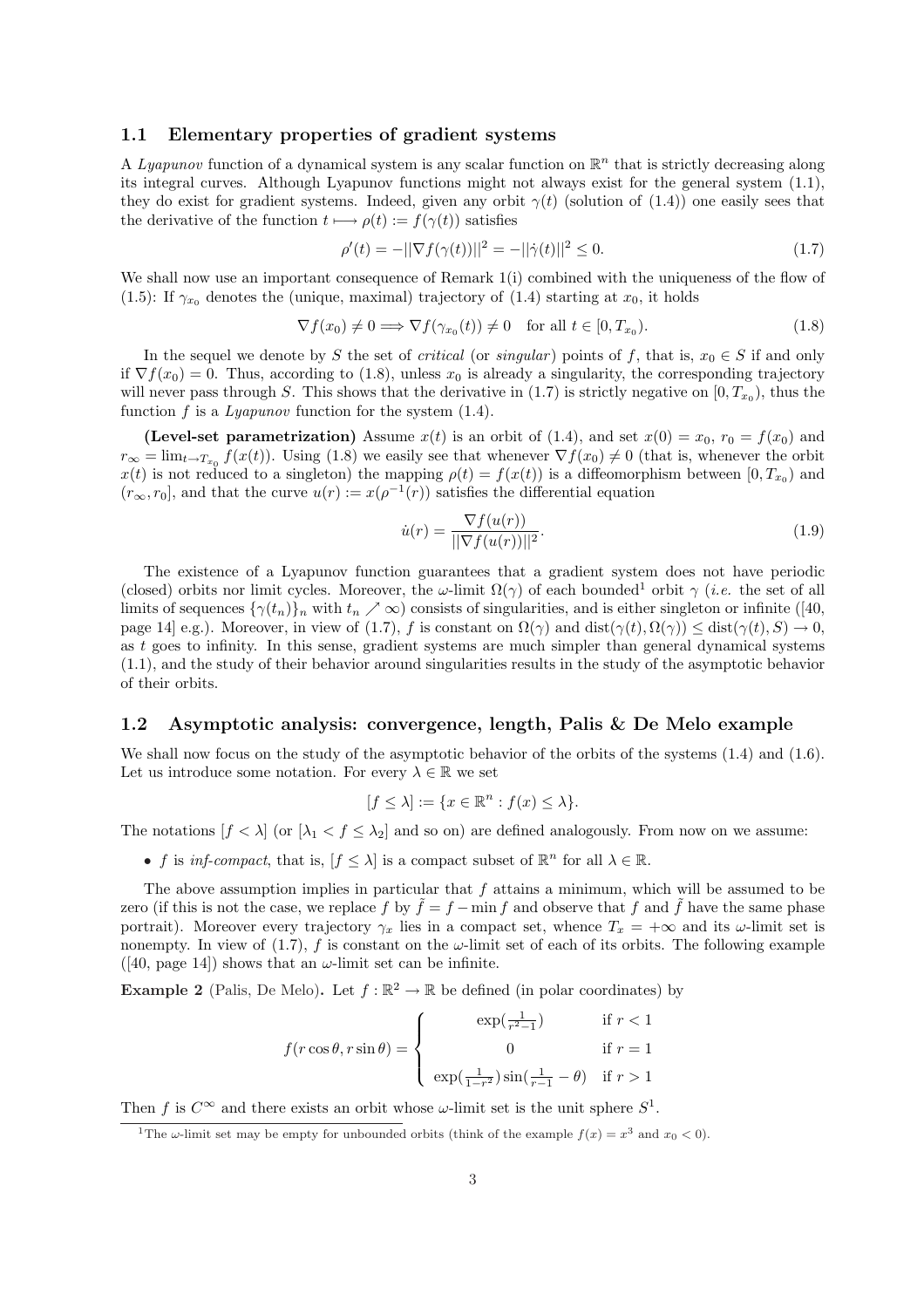The function  $f$  of the above example presents many oscillations. It is interesting to visualize its level sets (or its graph in  $\mathbb{R}^3$ ). A similar example of such *Mexican–hat* type function was given in [1, §2]. In both cases, there exist nontrivial trajectories of the corresponding gradient system (1.4) with infinite length.

It is straightforward to see that if an orbit  $\gamma_{x_0}$  of (1.4) has finite length, then it converges to its  $\omega$ -limit (a singleton in this case). We denote

$$
\gamma_{\infty} := \lim_{t \to \infty} \gamma_{x_0}(t). \tag{1.10}
$$

Let us now give an example (see [24, Section 7]) where although a gradient orbit has infinite length, the above limit (1.10) exists.

**Example 3** (Convergent gradient orbit of infinite length). Define a function  $f : \mathbb{R}^2 \to \mathbb{R}$  in polar coordinates as

$$
f(r, \theta) = \begin{cases} e^{-1/r} (1 + r + \sin(\frac{1}{r} + \theta)) & r \neq 0 \\ 0 & r = 0 \end{cases}
$$

The graph of f in the plane  $\theta = 0$  looks like the graph of Figure 1. Then f is smooth, positive away from



Figure 1:

the origin, with no critical point except at the origin (global minimum of  $f$ ). The gradient trajectory of f issued from the point  $(r, \theta) = ((\frac{3\pi}{2})^{-1}, 0)$  remains close to the spiral given by

$$
\begin{cases}\nr = \left(\frac{3\pi}{2} + t\right)^{-1} \\
\theta = -t\n\end{cases}
$$

and thus has infinite length.

We finally mention the following classical result due to Lojasiewicz:

• (real-analytic case) Bounded gradient trajectories of real-analytic functions  $f : \mathbb{R}^n \to \mathbb{R}$  have finite length.

This is a consequence of the classical (Lojasiewicz) gradient inequality (we give more details in Section 2). In particular, each bounded trajectory  $\gamma$  of an analytic gradient system is converging to its  $ω$ -limit  $γ<sub>∞</sub>$ . Moreover, the so-called *Thom conjecture* [45] for the gradient orbits of real-analytic functions holds true: the secants converge towards a fixed direction of the unit sphere (see K. Kurdyka, T. Mostowski and A. Parusinski [33] for the proof)

$$
\frac{\gamma(t) - \gamma_{\infty}}{||\gamma(t) - \gamma_{\infty}||} \to d_{\infty} \in S^{n-1}.
$$
\n(1.11)

### 1.3 Convex case: Brezis theorem, Baillon example

The case when the function  $f$  is convex and attains its minimum is particularly interesting in view of the important role of convex functions in optimization. Note that differentiability assumptions are not needed for the study of the corresponding integral curves. Indeed, under the assumption that  $f$  is convex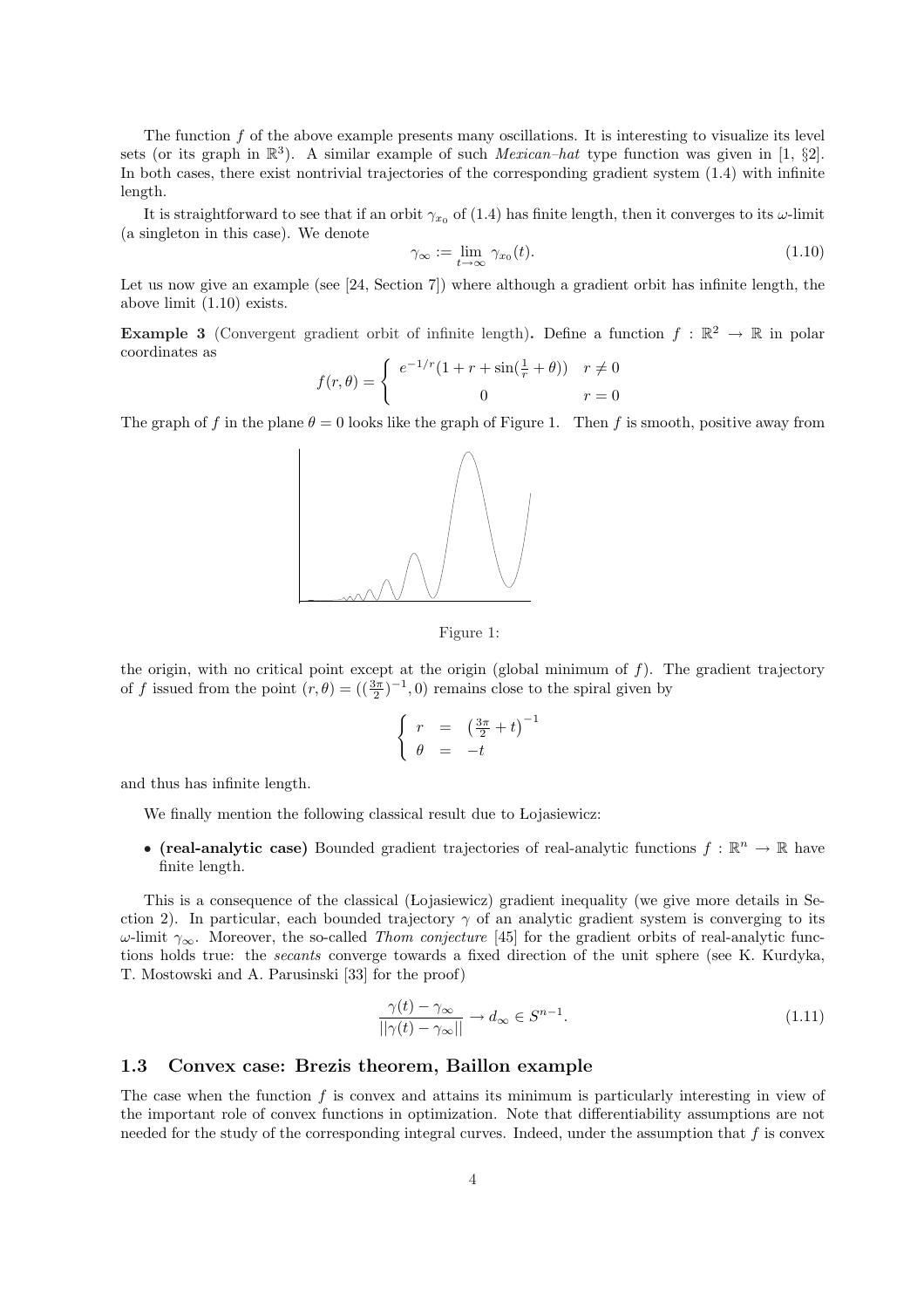and merely lower semicontinuous, we consider the (differential inclusion) subgradient system (1.6), where  $\partial f : \mathbb{R}^n \rightrightarrows \mathbb{R}^n$  is the classical convex subdifferential, defined for every  $x \in \text{dom } f$  as the set  $\partial f(x)$  of all  $\zeta \in \mathbb{R}^n$  such that for every  $y \in \mathbb{R}^n$ 

$$
f(y) \ge f(x) + \langle \zeta, y - x \rangle \tag{1.12}
$$

Recall that for convex functions every critical point  $x \in S$  (in the nonsmooth case this means  $0 \in \partial f(x)$ ) is a global minimizer of the function.

Solution curves *(subgradient trajectories)* are then absolutely continuous curves that satisfy the differential inclusion (1.6) almost everywhere. Existence and uniqueness follow from Brezis theorem (see [15, Theorem 3.2, p. 57] or [2, Chapter 3.4]). Given a trajectory  $\gamma : [0, T) \to \mathbb{R}^n$  of (1.6), for almost all  $t \in (0, T)$  we have

$$
\frac{d}{dt}(f\circ\gamma)(t) = \langle \dot{\gamma}(t), \zeta \rangle, \text{ for all } \zeta \in \partial f(\gamma(t)),
$$

and the function  $\zeta \mapsto \langle \dot{\gamma}(t), \zeta \rangle$  is constant on  $\partial f(\gamma(t))$ . Furthermore, if

$$
S \equiv \operatorname{argmin} f = [f = 0] \tag{1.13}
$$

where argmin $f$  stands for the set of global minimizers of  $f$  (there is no loss of generality in assuming this), we have the following consequence of (1.6) and (1.12): for every  $a \in C_0$ 

$$
\frac{1}{2}\frac{d}{dt}||\gamma(t) - a||^2 \le -f(\gamma(t)) \le 0 \text{ a.e on } (0, +\infty),
$$

and therefore the distance mapping  $t \mapsto ||\gamma(t) - a||$  is nonincreasing. Since dist  $(\gamma(t), S) \to 0$  as t goes to infinity, we deduce the following result.

• Every subgradient orbit of a (nonnegative) convex function  $f$  converges to a global minimizer of  $f$ .

Note this result also holds in an infinite dimensional Hilbert space [17, Theorem 4], however the convergence should be taken in the weak topology, unless f is even [17, Theorem 5] (see also [39] for a slightly more general statement). Indeed, Baillon [4] shows that for any  $\lambda \geq 1$  the function  $f_{\lambda}: \mathbb{R}^2 \to$  $\mathbb{R} \cup \{+\infty\}$ 

$$
f_{\lambda}(x,y) = \begin{cases} [\arctan(x/y)]^{\lambda} \sqrt{x^2 + y^2}, & \text{if } x, y \ge 0 \\ +\infty, & \text{elsewhere} \end{cases}
$$

is lower semicontinuous and convex and uses it to construct a lower semicontinuous function  $\varphi : \ell^2(\mathbb{N}) \to$  $\mathbb{R} \cup \{\pm \infty\}$  with minimum at 0 and with a bounded gradient trajectory which remains bounded away from 0. In particular, this trajectory does not converge for the norm topology and has infinite length.

A natural question though, is whether or not in finite dimensions subgradient orbits of convex functions have finite length. The rigid structure of convex functions makes natural to think that such orbits should be of finite length. It is rather surprising that the answer of this question is not yet known except in some particular cases.

Before we proceed, let us mention the particular case where the set of minimizers in (1.13) has nonempty interior (see [14]).

**Theorem 4** (int (argmin f)  $\neq \emptyset$ ). Let  $f : H \to [0, +\infty]$  be a lower semi-continuous convex function such that the set of critical points (in this case, global minimizers)  $S = \text{argmin}$  has nonempty interior. Then subgradient orbits have finite length.

More precisely, assuming  $B(0, \delta) \subset S$  for some  $\delta > 0$ , we obtain the estimation

$$
\int_0^T ||\dot{\gamma}(t))||dt \le \sqrt{1 + (||\gamma(0)||/\delta)^2} (||\gamma(0)|| - ||\gamma(T)||), \text{ for all } T \ge 0.
$$

The following result ([13, Section 4.1]) is an extension of Theorem 4 under the assumption that the vector subspace span(S) generated by  $S = \operatorname{argmin} f$ , has codimension one in H. We denote by ri(S) the relative interior of S in span $(S)$ .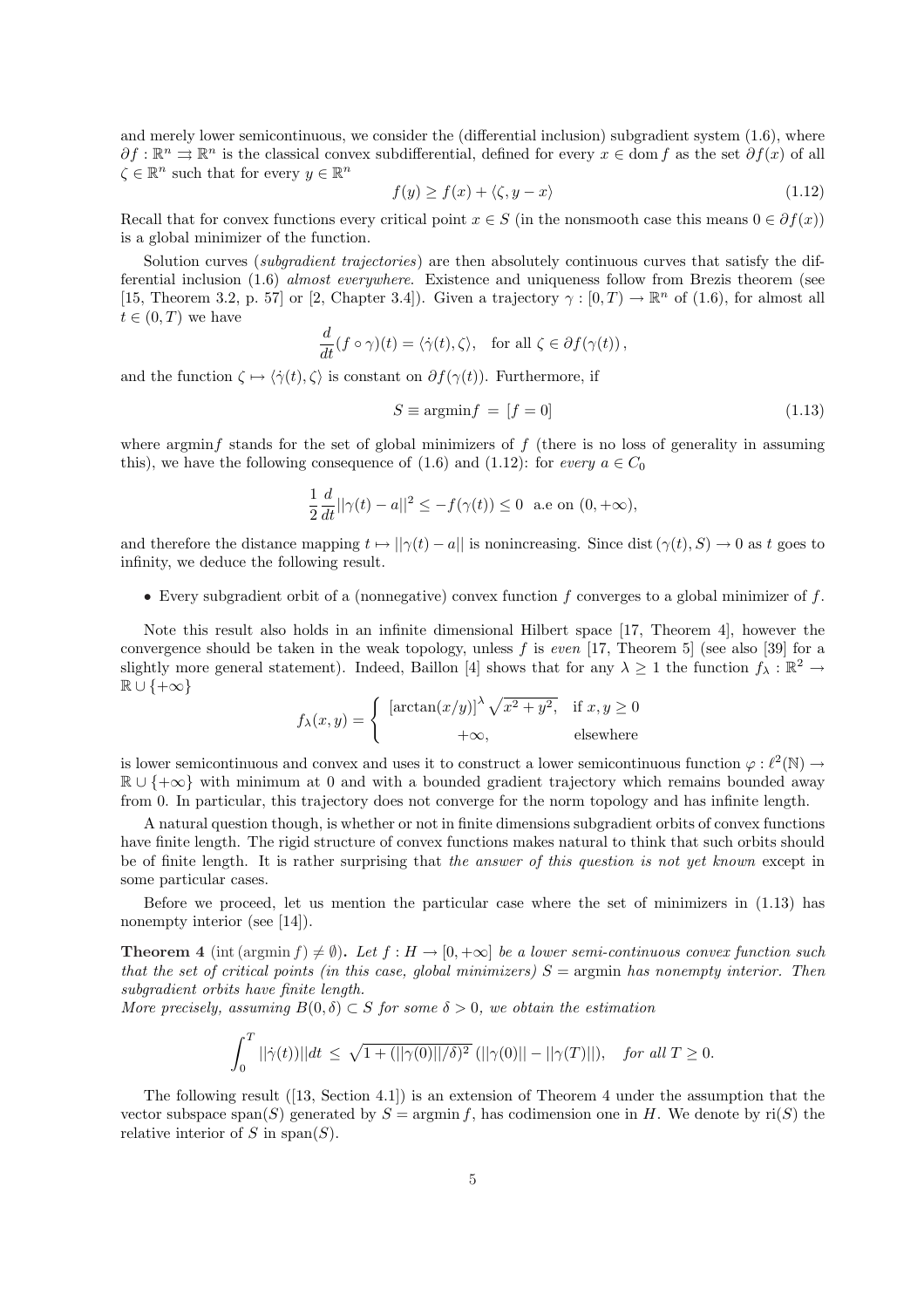**Theorem 5.** Let  $f : H \to \mathbb{R} \cup \{+\infty\}$  be a lower semicontinuous convex function satisfying min f =  $f(0) = 0$ . For  $S = \text{argmin } f$ , assume that the subspace  $\text{span}(S)$  has codimension 1 and that the relative interior  $\text{ri}(S)$  of C with respect to  $\text{span}(S)$  is not empty. If  $x_0 \in dom f$  is such that  $\gamma_{x_0}(t)$  converges (for the norm topology) to  $a \in \text{ri}(S)$  as  $t \to +\infty$ , then  $\text{length}(\gamma_{x_0}) < +\infty$ .

In the next section we tackle this problem in the plane, in a more general setting that also encompasses quasiconvex systems.

#### 1.4 Self-contracted curves. Quasiconvex planar systems

We recall that the length of a continuous curve  $\gamma: I \to \mathbb{R}^n$  is defined as

$$
\operatorname{length}(\gamma) \; := \; \sup \; \left\{ \sum_{i=1}^k \; \operatorname{dist}(\gamma(t_i), \gamma(t_{i+1})) \right\}
$$

where the supremum is taken over all the finite subdivisions  $\{t_i\}_{i=1}^{k+1}$  of I. (Note that the above definition is equivalent to (1.2) in case  $\gamma$  is  $C^1$ .) The key notion in this section is the notion of self-contracted curve [24, Definition 1.2], which allows to provide a unified framework for the study of convex and quasiconvex gradient systems. Let us define this notion.

**Definition 6** (Self-contracted curve). A curve  $\gamma: I \to \mathbb{R}^n$  defined in an interval I of  $[0, +\infty)$  is called self-contracted, if for every  $t_1 \leq t_2 \leq t_3$ , with  $t_i \in I$ , we have

$$
dist(\gamma(t_1), \gamma(t_3)) \geq dist(\gamma(t_2), \gamma(t_3)).
$$
\n(1.14)

In other words, for every  $[a, b] \subset I$ , the map

$$
t \in [a, b] \mapsto \text{dist}(\gamma(t), \gamma(b))
$$

is nonincreasing.

Inequality (1.14) shows that the image of a segment  $(a, b)$  by a self-contracted curve  $\gamma$  lies in a ball of radius  $\rho := \text{dist}(\gamma(a), \gamma(b))$ . Note however that a self-contracted curve might not be (left/right) continuous. A simple example is provided by the following planar self-contracted curve:

$$
\gamma(t) = \begin{cases} (t,1) & \text{if } t \in (-\infty, 0) \\ (0,0) & \text{if } t = 0 \\ (t,-1) & \text{if } t \in (0, +\infty) \end{cases}
$$

Remark 7. Orientation is important in Definition 6. In particular, the curve

$$
t \in (a, b) \mapsto \gamma(a + b - t)
$$

might not be self-contracted, while  $\gamma : (a, b) \to \mathbb{R}^n$  is so. This unilateral aspect can be compared to Remark 1(ii).

We further recall from [24] some elementary properties of self-contracted curves.

• Let  $\gamma: I \mapsto \mathbb{R}^n$  be a bounded self-contracted curve and  $(a, b) \subset I$ . Then,  $\gamma$  has a limit in  $\mathbb{R}^n$ whenever  $t \in (a, b)$  tends to an endpoint of  $(a, b)$ . In particular, every self-contracted curve can be extended by continuity to the endpoints of I (possibly equal to  $\pm \infty$ ).

In the sequel, we shall assume that every self-contracted curve  $\gamma : I \mapsto \mathbb{R}^n$  is (defined and) continuous at the endpoints of I. The following result is a straightforward consequence of the above.

Corollary 8 (Convergence of bounded self-contracted curves). Every bounded self-contracted curve  $\gamma$ :  $(0, +\infty) \to \mathbb{R}^n$  converges to some point  $x_0 \in \mathbb{R}^2$  as  $t \to +\infty$ . Moreover, the function  $t \mapsto \text{dist}(x_0, \gamma(t))$  is nonincreasing.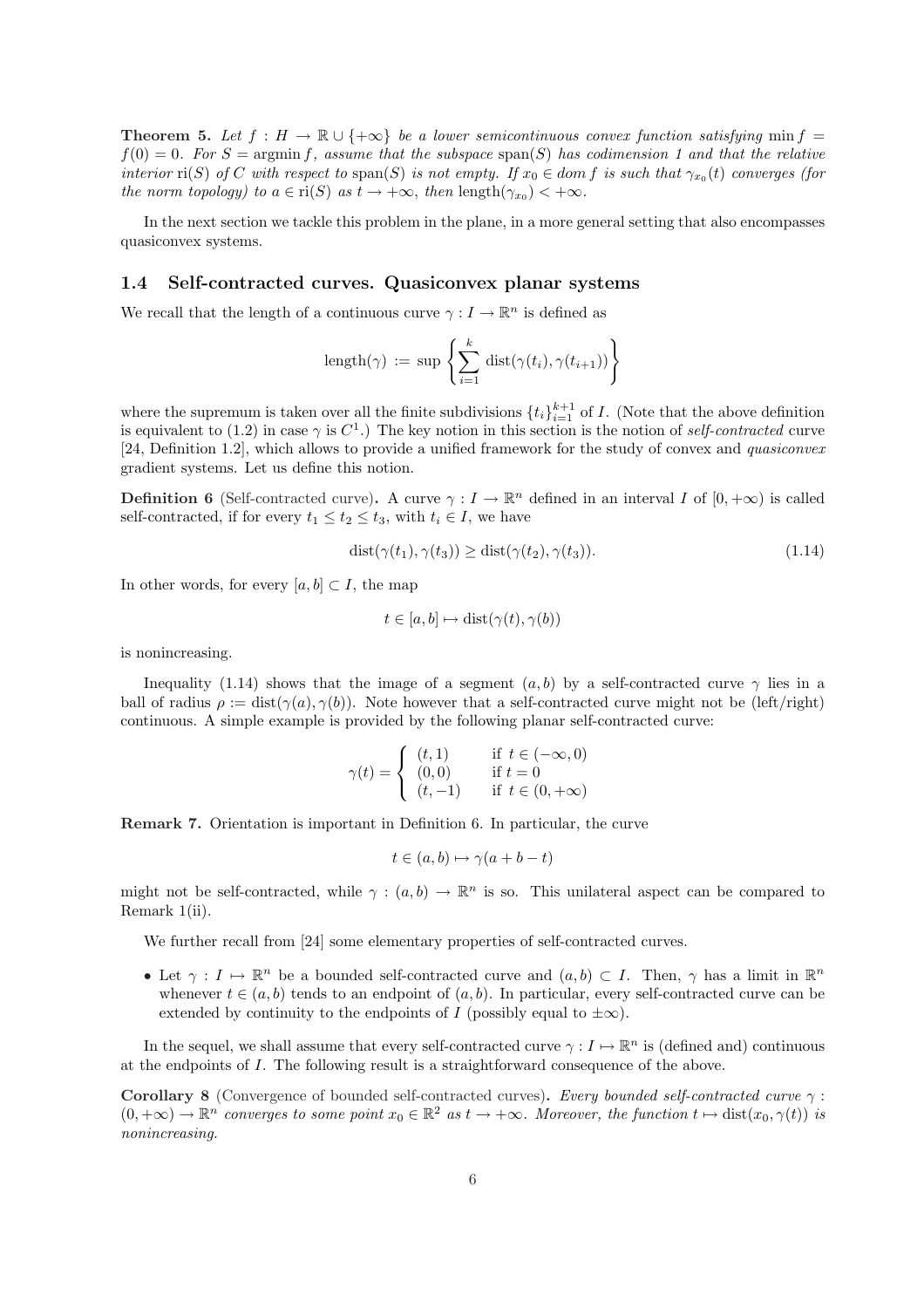Corollary 8 reveals that the trajectories of a general gradient system

$$
\dot{\gamma}(t) = -\nabla f(\gamma(t)), \qquad \gamma(0) = x_0 \in \mathbb{R}^n
$$

might not be self-contracted curves. Indeed, the orbits of Example 2 are bounded but not converging. Nevertheless we have the following results.

- (convex case) The orbits of the subgradient system  $(1.6)$  of a convex continuous function f are self-contracted curves.
- (quasiconvex case) The orbits of the gradient system of a quasiconvex  $C^{1,1}$  function are selfcontracted curves.

Recall that a function  $f : \mathbb{R}^n \to \mathbb{R}$  is called quasiconvex, if its sublevel sets  $[f \leq \lambda]$   $(\lambda \in \mathbb{R})$  are convex in  $\mathbb{R}^n$ . If f is differentiable, then it is quasiconvex if and only if for every  $x, y \in \mathbb{R}^n$  the following implication holds:

$$
\langle \nabla f(x), y - x \rangle > 0 \Rightarrow f(y) \ge f(x) .
$$

Our main result concerning self-contracted curves is restricted to the 2–dimensional case [24, Theorem 1.3].

**Theorem 9** (Planar case). Every bounded continuous self-contracted planar curve  $\gamma$  is of finite length. More precisely,

$$
length(\gamma) \le (16\pi + 4) D(\gamma)
$$

where  $D(\gamma)$  is the distance between the endpoints of  $\gamma$ .



As a consequence we obtain the following.

**Theorem 10** (Convex gradient system). Let  $f : \mathbb{R}^2 \to \mathbb{R}$  be a smooth convex function with a unique minimum. Then, the trajectories  $\gamma$  of the gradient system (1.4) have a (uniformly) finite length.

• (open problem) It is not known whether Theorem 9 and Theorem 10 hold in higher dimensions.

Let us conclude this section with a final remark.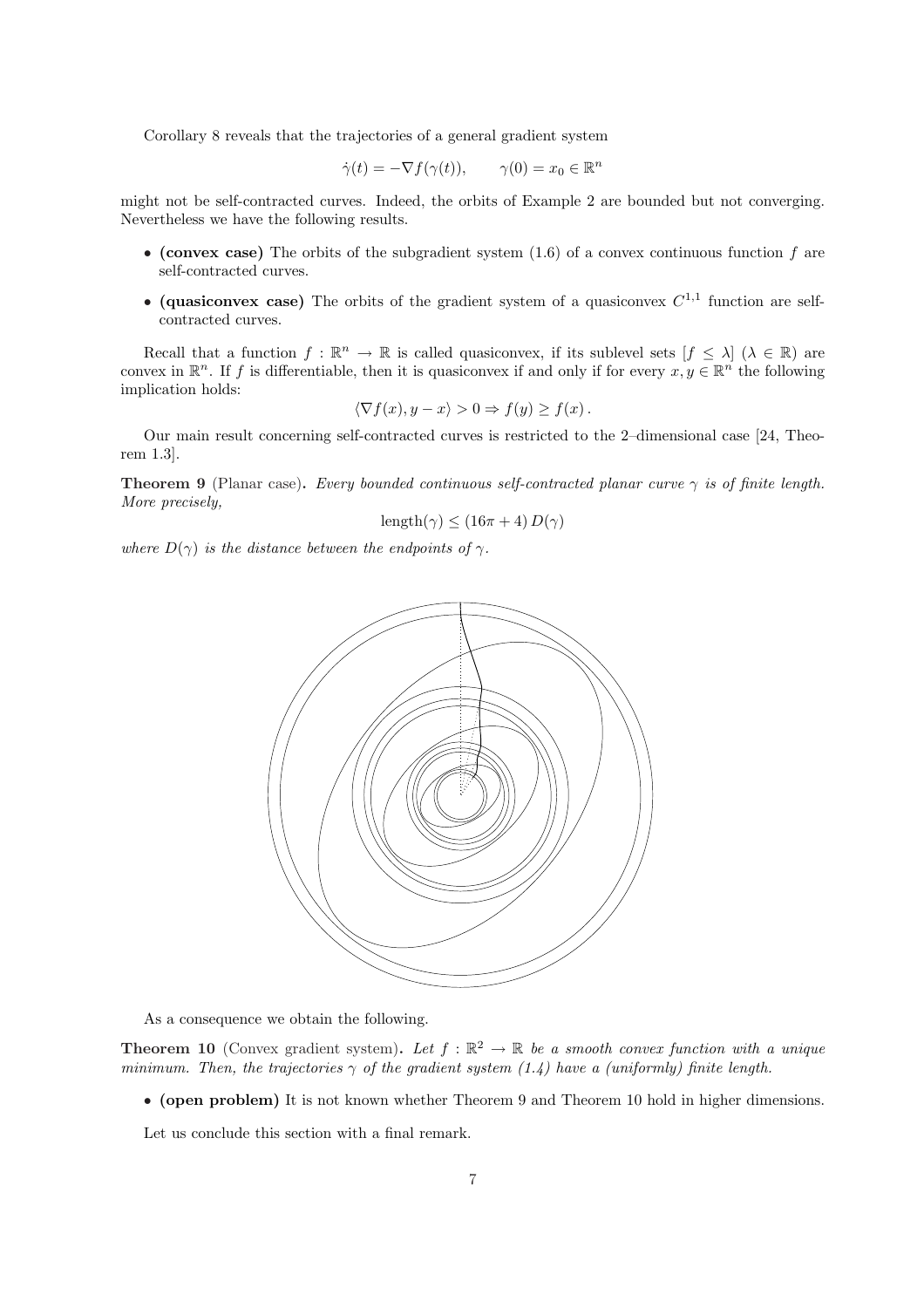Remark 11 (Failure of Thom conjecture in the convex case). Theorem 10 guarantees that the orbits of the gradient flow of f have finite length (thus, a fortiori, are converging to the global minimum of f). However, in strong contrast to the analytic case, it may happen that each orbit turns around its limit infinitely many times (see counterexample in [24, Section 7.2] – an illustration is presented in Figure 1.4), so Thom conjecture fails in the convex case.

## 2 Lojasiewicz inequality and generalizations

The results of this section are motivated by a well-known result due to S. Lojasiewicz (see [37]), which asserts that if  $f : \mathbb{R}^n \to \mathbb{R}$  is a real-analytic function and  $\bar{x} \in f^{-1}(0)$  is a critical point of f, then there exist two constants  $\theta \in [1/2, 1)$  and  $k > 0$  such that

$$
|f(x)|^{\theta} \le k \|\nabla f(x)\| \tag{2.1}
$$

for all x belonging in a neighborhood U of  $\bar{x}$ . This result is a cornerstone of the modern theory of semianalytic geometry [36] and allows to deduce that all gradient orbits of f that converge to  $\bar{x}$  and lie inside  $U$  have finite length. The proof is illustrated below:

Let  $\gamma : [0, +\infty) \to U$  be a gradient trajectory of f, that is,  $\dot{\gamma}(t) = -\nabla f(\gamma(t))$ . Then,

$$
-\left(\frac{k}{1-\theta}\right) \frac{d}{dt} \left[f(\gamma(t))^{1-\theta}\right] = -k \langle \dot{\gamma}(t), \nabla f(\gamma(t)) f(\gamma(t))^{-\theta} = k ||\nabla f(\gamma(t)||^2 f(\gamma(t))^{-\theta} \ge ||\nabla f(\gamma(t)|| = ||\dot{\gamma}(t)||,
$$

yielding (since  $f(\gamma_\infty) = f(\bar{x}) = 0$ ) that

$$
\text{length}(\gamma) = \int_0^{+\infty} ||\dot{\gamma}(t)|| dt \le \left(\frac{k}{1-\theta}\right) f(\gamma(0))^{1-\theta} < +\infty.
$$

The restriction that the trajectory lies in  $U$  is not restrictive. In fact, it can be shown that any bounded trajectory of the gradient flow of a real–analytic function f is eventually trapped inside a convenient ball of its cluster point, that this tail has necessarily a finite length, and finally that the trajectory converges to this cluster point and has bounded length (see [8, Section 4] for an illustration of this standard technique in the more general context of subgradient systems).

Inequality (2.1) has been extended by K. Kurdyka in [31] for  $C<sup>1</sup>$  functions belonging to an arbitrary  $o-minimal structure$  (we give this definition in Section 3), in a way that allows to deduce the finiteness of the lengths of the gradient orbits in this more general context. In [8] and [9], a further extension has been realized to encompass (nonsmooth) functions and orbits of the corresponding subgradient systems. For sake of simplicity in the presentation, we limit ourselves in the smooth case and we fix a  $C<sup>1</sup>$  function  $f:\mathbb{R}^n\to\mathbb{R}.$ 

We recall that a value  $\bar{r} \in f(\mathbb{R}^n)$  is called *critical value* for f if there exists a critical point  $\bar{x} \in \mathbb{R}$  such that  $f(\bar{x}) = \bar{r}$ . It is called *regular value*, if it is not a critical value. (Note that if  $\bar{r}$  is a regular value, then  $\mathcal{M} := [f = \overline{r}]$  is a submanifold of  $\mathbb{R}^n$  of codimension 1.)

We introduce the following property  $KL(\bar{r})$  for the critical value  $\bar{r}$  of f.

**Definition 12** (property KL $(\bar{r})$ ). We say that the function f satisfies property KL $(\bar{r})$  if there exists a C<sup>1</sup> function  $\psi : (\bar{r}, \bar{r} + \delta) \to (0, \infty)$  with positive derivative and  $\lim_{r \to \bar{r}} \psi(r) = 0$  such that

$$
\|\nabla(\psi \circ f)(x)\| \ge 1, \quad \text{for all } \bar{r} < f(x) < \bar{r} + \delta. \tag{2.2}
$$

**Remark 13.** (i) If r is a regular value of an inf-compact  $C^1$  function f, then KL(r) holds.

(ii) If KL(r) holds and  $r \in f(\mathbb{R}^n)$  is a critical value, then r is an upper isolated critical value, that is, there exists  $\delta > 0$  such that the interval  $(r, r + \delta)$  is made up of regular values.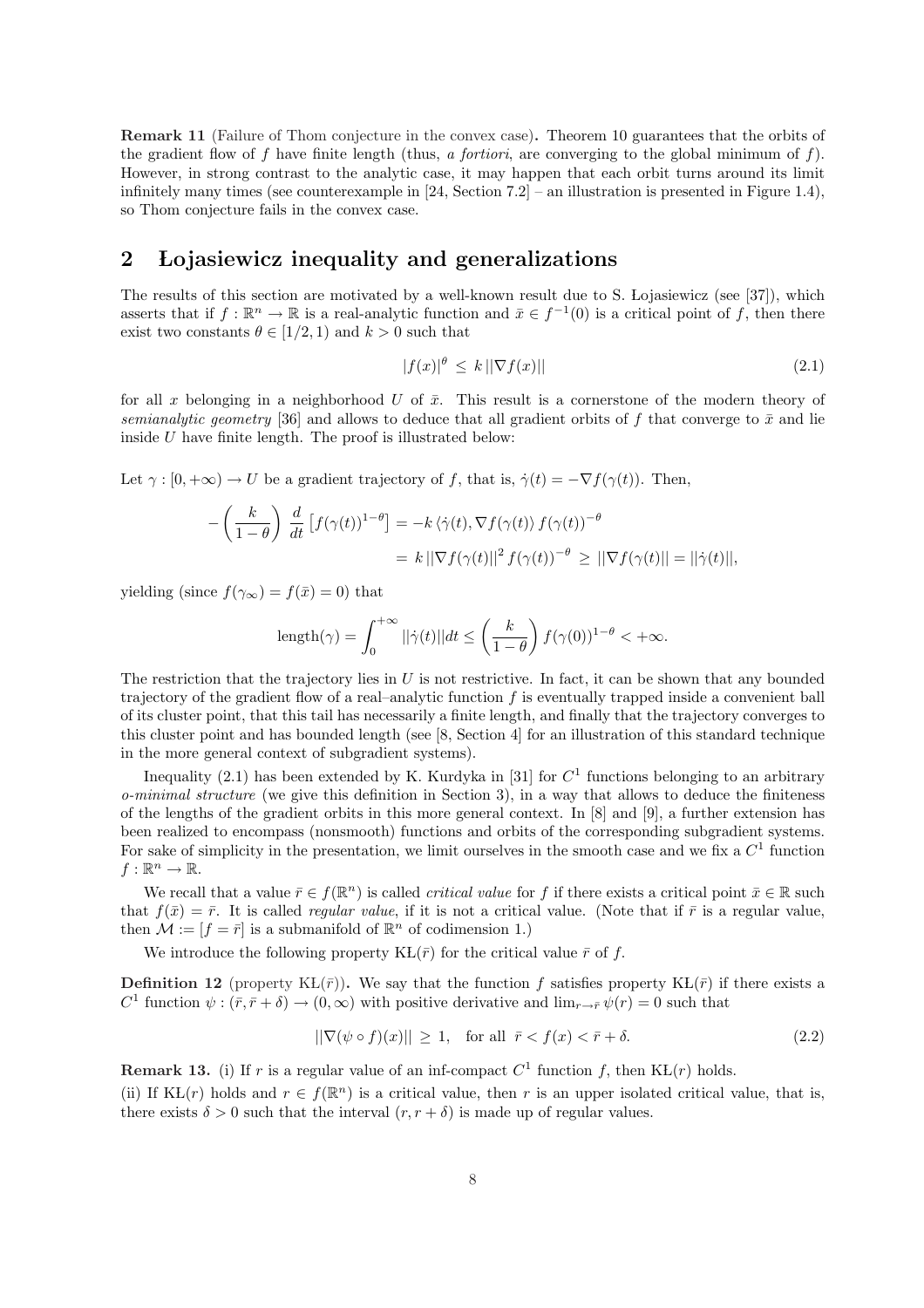The aforementioned result of Kurdyka asserts that every o-minimal function f satisfies property  $KL(r)$ for every  $r \in \mathbb{R}$  (see also Section 3). Thus this is true in particular for real-analytic functions. In fact (2.1) follows from  $KL(\bar{r})$  for  $\bar{r} = 0$  and  $\psi(r) = r^{1-\theta}$ .

Note finally that the functions  $\psi \circ f$  and f have the gradient curves on  $[\bar{r} < f < \bar{r} + \delta]$ . In view of (2.2) it is natural to call  $\psi$  a *desingularization* function for f. For convenience, we introduce the following notation.

(Desingularization functions) Given  $\bar{r} \in f(\mathbb{R}^n)$  and  $\delta > 0$  we set

$$
\mathcal{K}(\bar{r}, \bar{r} + \delta) := \left\{ \psi \in C([\bar{r}, \bar{r} + \delta]) \cap C^1(\bar{r}, \bar{r} + \delta) : \psi(\bar{r}) = 0, \text{ and } \psi'(r) > 0, \forall r \in (\bar{r}, \bar{r} + \delta) \right\},\tag{2.3}
$$

where  $C([\bar{r}, \bar{r}+\delta])$  (respectively,  $C^1(\bar{r}, \bar{r}+\delta)$ ) denotes the set of continuous functions on  $[\bar{r}, \bar{r}+\delta]$  (respectively,  $C^1$  functions on  $(\bar{r}, \bar{r} + \delta)$ ).

As we shall see in Section 2.3, in some particular cases it is possible (and highly convenient) to obtain a desingularization function  $\psi$  which is *concave* and defined in the half-line  $[0, +\infty)$ .

#### 2.1 Defragmented gradient curves

In this subsection we mention an important consequence of (2.2) for the asymptotic behavior of gradient systems. Let  $\gamma$  be a bounded orbit of (1.4) starting at  $\gamma(0) = x_0$  and set  $r_0 = f(x_0)$ . In view of (1.7), the limit  $r_{\infty} = \lim_{t \to \infty} f(\gamma(t))$  exists and the common value  $r_{\infty}$  is necessarily critical. (Note that we do not know yet that the limit of  $\gamma(t)$  exists:  $r_{\infty}$  is the value of any  $\omega$ -limit of  $\gamma$ ). Note further that in view of  $(1.3)$  one has:

$$
\text{length}(\gamma) = \int_0^{+\infty} \|\dot{\gamma}(t)\| dt = \int_{r_{\infty}}^{r_0} \|\dot{u}(r)\| dr = \int_{r_{\infty}}^{r_0} \frac{dr}{\|\nabla f(u(r))\|}.
$$
 (2.4)

Note that since the function

$$
r\mapsto \frac{1}{\|\nabla f(u(r))\|}
$$

is not bounded around  $r_{\infty}$  the above integral may diverge. But this cannot happen if f satisfies KL( $r_{\infty}$ ). Indeed, in this case using (2.2) and the identity  $f(u(r)) = r$  we deduce for some  $\delta > 0$  that

$$
\int_{r_{\infty}}^{r_{\infty}+\delta} \frac{dr}{\|\nabla f(u(r))\|} \leq \int_{r_{\infty}}^{r_{\infty}+\delta} \psi'(r) dr = \psi(r_{\infty}+\delta) - \psi(r_{\infty}) = \psi(r_{\infty}+\delta),
$$

yielding

$$
length(\gamma) \le \psi(r_{\infty} + \delta) + \int_{r_{\infty} + \delta}^{r_0} \frac{dr}{\|\nabla f(u(r))\|} < +\infty.
$$
\n(2.5)

Thus  $\gamma$  has a finite length, and converges to its (unique)  $\omega$ -limit that we denote  $\gamma_{\infty}$ . We have shown the following:

• If r is a (common) value of a point of the  $\omega$ -limit of a bounded gradient orbit and f satisfies KL(r), then the  $\omega$ -limit reduces to a singleton, the orbit is converging towards this point and its length is bounded.

But formula (2.5) also expresses a uniformity result which is not reflected in the previous statement. To make this precise, let us introduce the notion of defragmented (or piecewise) gradient curve.

**Definition 14** (defragmented gradient curve). A curve  $\gamma : [0, T) \to \mathbb{R}^n$  ( $T \in (0, \infty]$ ) is called defragmented gradient curve if there exists a countable partition of  $[0, T]$  into (nonempty) intervals  $I_k$  such that:

– the restriction  $\gamma|_{I_k}$  of  $\gamma$  to each interval  $I_k$  is a gradient curve (*i.e.* solution of (1.4));

– for each disjoint pair of intervals  $I_k, I_l$ , the intervals  $f(\gamma(I_k))$  and  $f(\gamma(I_l))$  have at most one point in common.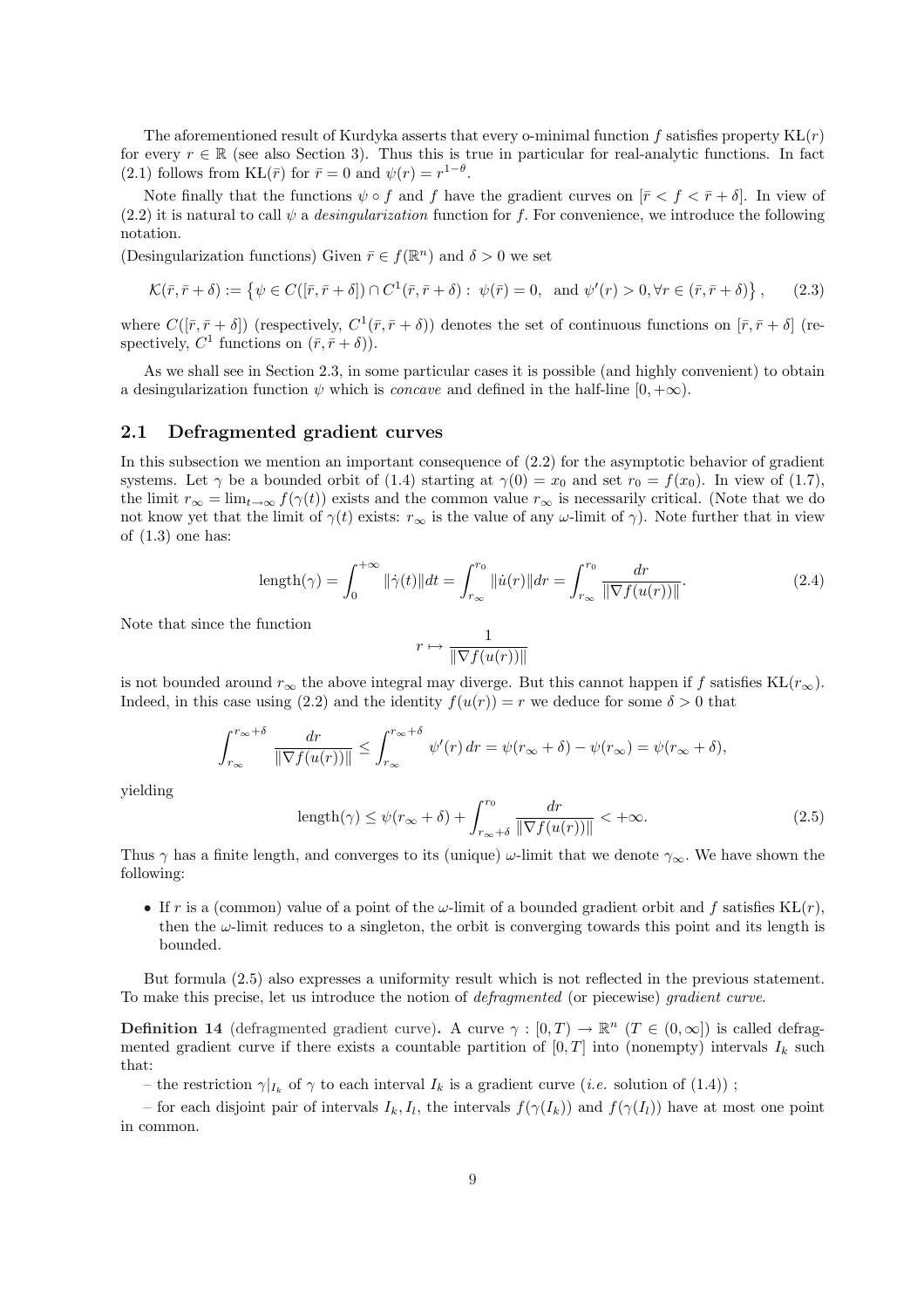Note that gradient orbits satisfy the above definition in a trivial way. It is now easy to obtain another consequence of (2.2).

• if f satisfies KL(r), then there exists  $\delta > 0$  such that the length of every defragmented gradient curve that lies in  $[r \leq f \leq r + \delta]$  is bounded by the number  $\psi(r + \delta) - \psi(r)$ .

In the sequel, for  $r_1 > r_2$  we shall use the notation

$$
\gamma \subset [r_2 \le f \le r_1]
$$

to indicate that the image of the (defragmented) gradient curve  $\gamma$  lies in  $[r_2 \leq f \leq r_1]$ . We finish this section with an interesting observation ([7, Section 2.3]).

Remark 15 (Reduction to one–dimension). Let  $\psi$  be a desingularization function of f as in (2.2). We set  $\phi = \psi^{-1} : [0, \psi(\bar{r}+\delta)) \to [\bar{r}, \bar{r}+\delta]$  and we denote by  $\chi_{\phi}$  the gradient curve of the (trivial one-dimensional) system  $\overline{a}$ 

$$
\begin{cases} \dot{\chi}(r) = -\phi'(\chi(r)) \\ \chi(0) = 0 \end{cases}
$$

Then length( $\gamma$ )  $\leq$  length( $\chi_{\phi}$ ) for every gradient curve  $\gamma \subset [\bar{r} \leq f \leq \bar{r} + \delta]$  of f.

### 2.2 The Kurdyka-Łojasiewicz inequality: characterizations and applications

In this section we give several characterizations of the property given in Definition 12. The proof of the following characterization is almost straightforward for  $C^{1,1}$  inf-compact functions. (This result remains true for nonsmooth semiconvex functions in a Hilbert space, though its proof is not straightforward, see [13, Section 3.3] for details.)

Proposition 16 (local integrability of the inverse minimal gradient norm). Assume that the interval  $(\bar{r}, \bar{r} + \delta)$  is made up of regular values and consider the function  $\varphi : (\bar{r}, \bar{r} + \delta) \to (0, +\infty)$  defined by

$$
\varphi(r) = \max_{f(x)=r} \frac{1}{\|\nabla f(x)\|}.
$$

Then  $KL(\bar{r})$  holds if and only if  $\varphi$  is locally integrable around  $\bar{r}$ .

We shall also need the notion of a *valley*  $([21], [22])$ 

**Definition 17** (Valley). For any  $\rho > 1$  the  $\rho$ -valley  $V_{\rho}(\cdot)$  of f is defined as follows:

$$
\mathcal{V}_{\rho}(r) = \left\{ x \in f^{-1}(r) : \|\nabla f(x)\| \le \rho \inf_{f(y) = r} \|\nabla f(y)\| \right\}, \quad \text{for all } r \in (0, \bar{r}].
$$
 (2.6)

We are ready to announce the main result of this section (this result has been established in [13, Section 3.3 in a more general (nonsmooth, infinite dimensional) framework. We refer to [27] for a discussion on the notion of metric regularity.

**Theorem 18** (Characterization of KL-property). Let  $f : \mathbb{R}^n \to \mathbb{R}$  be a  $C^{1,1}$  inf-compact function. Assume  $\bar{r}=0$  is an upper isolated critical value (cf. Remark 13 (ii)) and let  $r_0 > 0$ . The following are equivalent:

(i) (Kurdyka–Łojasiewicz inequality) *Property KŁ*(0) holds with dom  $\psi \supset [0, r_0)$ .

(ii) (uniform length of defragmented gradient curves) There exists  $M > 0$  such that for every defragmented gradient curve  $\gamma \subset [0 \leq f < r_0]$  we have length $(\gamma) < M$ .

(iii) (Talweg on the valley) For every  $\rho > 1$ , there exists a piecewise  $C^1$  curve (discontinuous with countable pieces)  $\theta : (0, r_0) \to \mathbb{R}^n$  with finite length such that  $\theta(r) \in V_\rho(r)$ , for all  $r \in (0, r_0)$ . (Such a curve is called talweg.)

(iv) (metric regularity) There exists a  $C^1$  function  $\psi : (0, r_0) \to \mathbb{R}_+$  with  $\lim_{x\to 0^+} \psi(r) = 0$  and positive derivatives such that

$$
Dist([f \le r], [f \le s]) \le |\psi(r) - \psi(s)|, \quad \text{for all } r, s \in (0, r_0),
$$

where  $Dist(A, B)$  denotes the Hausdorff distance between the compact sets A and B.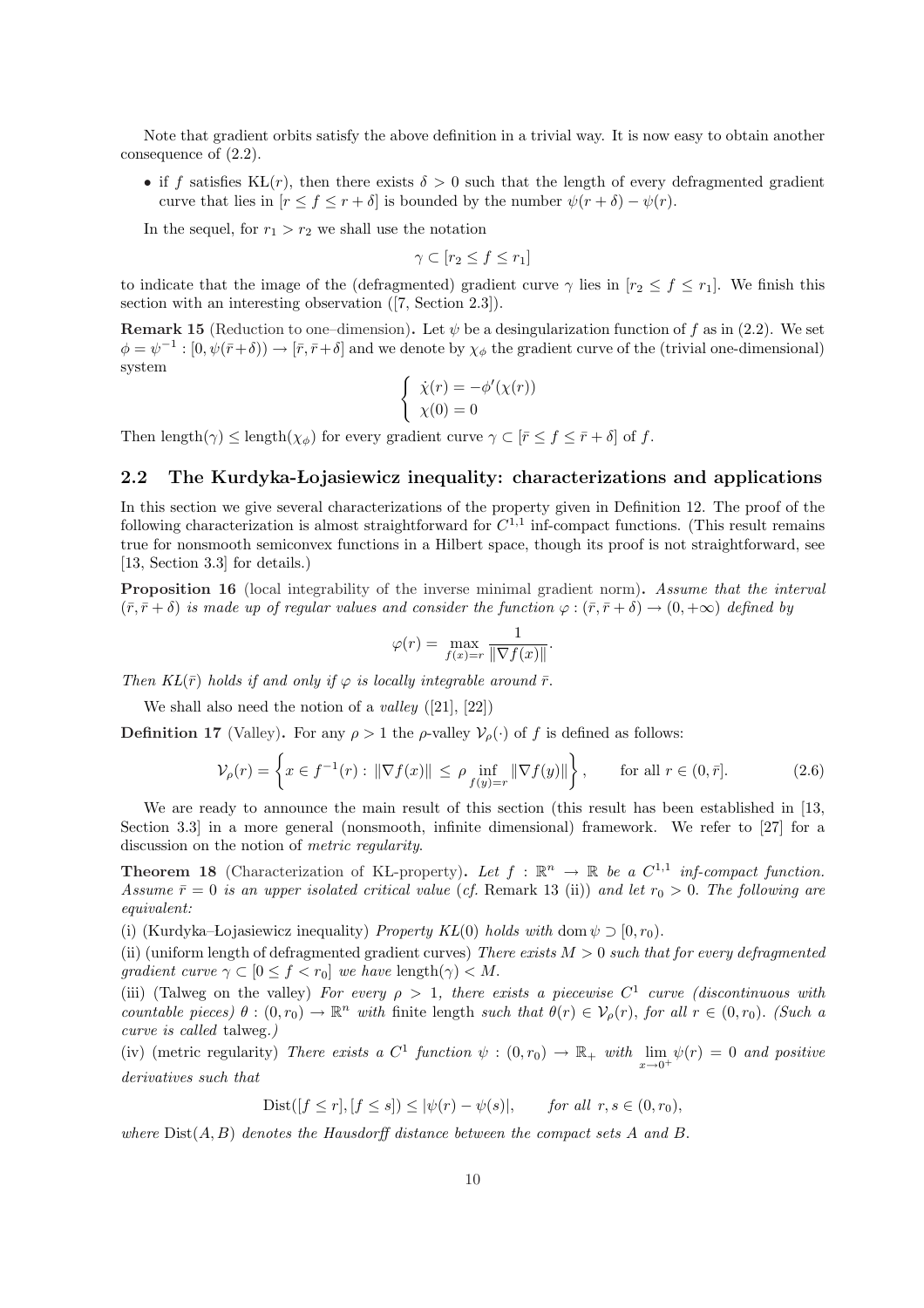Let us mention an application of (iv) to the *proximal algorithm* (see also  $\lceil 3 \rceil$  for functions satisfying the Lojasiewicz inequality). We recall [42] that every  $C^{1,1}$  function  $f : \mathbb{R}^n \to \mathbb{R}$  is lower- $C^2$  (also known as semiconvex or proximally smooth) for some  $\alpha > 0$  the function

$$
\mathbb{R}^n \ni x \longmapsto f(x) + \frac{\alpha}{2} ||x||^2
$$

is convex. For such functions the so-called *proximal mapping*  $\text{prox}_{\lambda}: \mathbb{R}^n \to \mathbb{R}^n \ (\alpha^{-1} > \lambda > 0)$  is defined by  $\ddot{\phantom{0}}$ 

$$
\text{prox}_{\lambda}(x) := \text{argmin} \left\{ f(y) + \frac{1}{2\lambda} ||y - x||^2 \right\}, \ \forall x \in \mathbb{R}^n.
$$

is well-defined and single-valued. It is now easily seen that (iv) of Theorem 18 yields the following result.

**Lemma 19** (KŁ–property and proximal mapping). Under the assumptions of Theorem 18(iv) let  $x \in \mathbb{R}$  $[0 < f < r_0]$  be such that  $f(\text{prox}_{\lambda} x) > 0$ . Then

$$
||\text{prox}_{\lambda}x - x|| \le \psi(f(x)) - \psi(f(\text{prox}_{\lambda}x)). \tag{2.7}
$$

The above result has an important impact in the asymptotic analysis of the *proximal algorithm*. We recall that, given a sequence of positive parameters  $\{\lambda_k\}_{k\geq 1} \subset (0, \alpha^{-1})$  and  $x \in \mathbb{R}^n$  the proximal algorithm is defined as follows:

$$
y_{k+1} = \text{prox}_{\lambda_k} y_k, \qquad y_0 = x,
$$

or in other words

$$
\{y_{k+1}\} = \operatorname{argmin} \left\{ f(u) + \frac{1}{2\lambda_k} ||u - y_k||^2 \right\}, \qquad y_0 = x.
$$

The sequence  ${f(y_k)}_k$  is decreasing and converges to a real number L. Since the sequence  ${y_k}_{k\geq k_0}$ evolves in  $[L \leq f < f(y_{k_0})]$  Lemma 19 yields

$$
\sum_{k=p}^{q} ||y_{k+1} - y_k|| \leq \psi(f(y_{q+1})) - \psi(f(y_p)),
$$

for all integers  $k_0 \leq p \leq q$ , which implies that  $y_k$  converges to  $y_\infty$ . This shows the following result ([13, Section 3.4])

**Theorem 20** (strong convergence of the proximal algorithm). Let  $f : \mathbb{R}^n \to \mathbb{R}$  be a  $C^{1,1}$  function which is bounded from below. Let  $x \in dom f$ ,  $\{\lambda_k\}_k \subset (0, \alpha^{-1})$  and  $L := \lim_{k \to \infty} f(y_k)$  and assume that  $\text{KL}(L)$ holds true. Then it holds:

$$
||y_{\infty} - y_k|| \le \psi(f(y_k)), \quad \text{for all } k \ge k_0. \tag{2.8}
$$

**Remark 21** (Step size). Note that the step-size sequence  $\{\lambda_k\}_k$  does not appear explicitly in the estimate (2.8), but instead, it is hidden in the sequence of values  $\{f(y_x^k)\}_k$ . In practice the choice of the step parameters  $\lambda_k$  is however crucial to obtain the convergence of  $\{f(y^k)\}_k$  to a critical value; standard parameters  $\lambda_k$  is nowever crucial to obtain the convergence of  $\{f(y^r)\}_k$  to a critical value; standard choices are for example sequences satisfying  $\sum \lambda_k = +\infty$  or  $\lambda_k \in [\eta, \alpha^{-1})$  for all  $k \ge 0$  where  $\eta \in (0, \alpha^{-1})$ .

## 2.3 Convex case: asymptotic equivalence between continuous and discrete systems

In case of a convex function  $f$ , with global minimum value equal to 0, if there exists a desingularizing function  $\psi \in \mathcal{K}(0,r_0)$  satisfying KL(0), then this function can be taken concave with domain  $[0,\infty)$ . This is a very important result [13, Section 4.2], which has a striking consequence in the asymptotic equivalence of continuous and discrete systems.

**Theorem 22** (KL–property – convex case). Let  $f : H \to \mathbb{R} \cup \{+\infty\}$  be a  $C^{1,1}$  convex function with inf  $f = 0$ . The following statements are equivalent and imply the existence of a minimizer.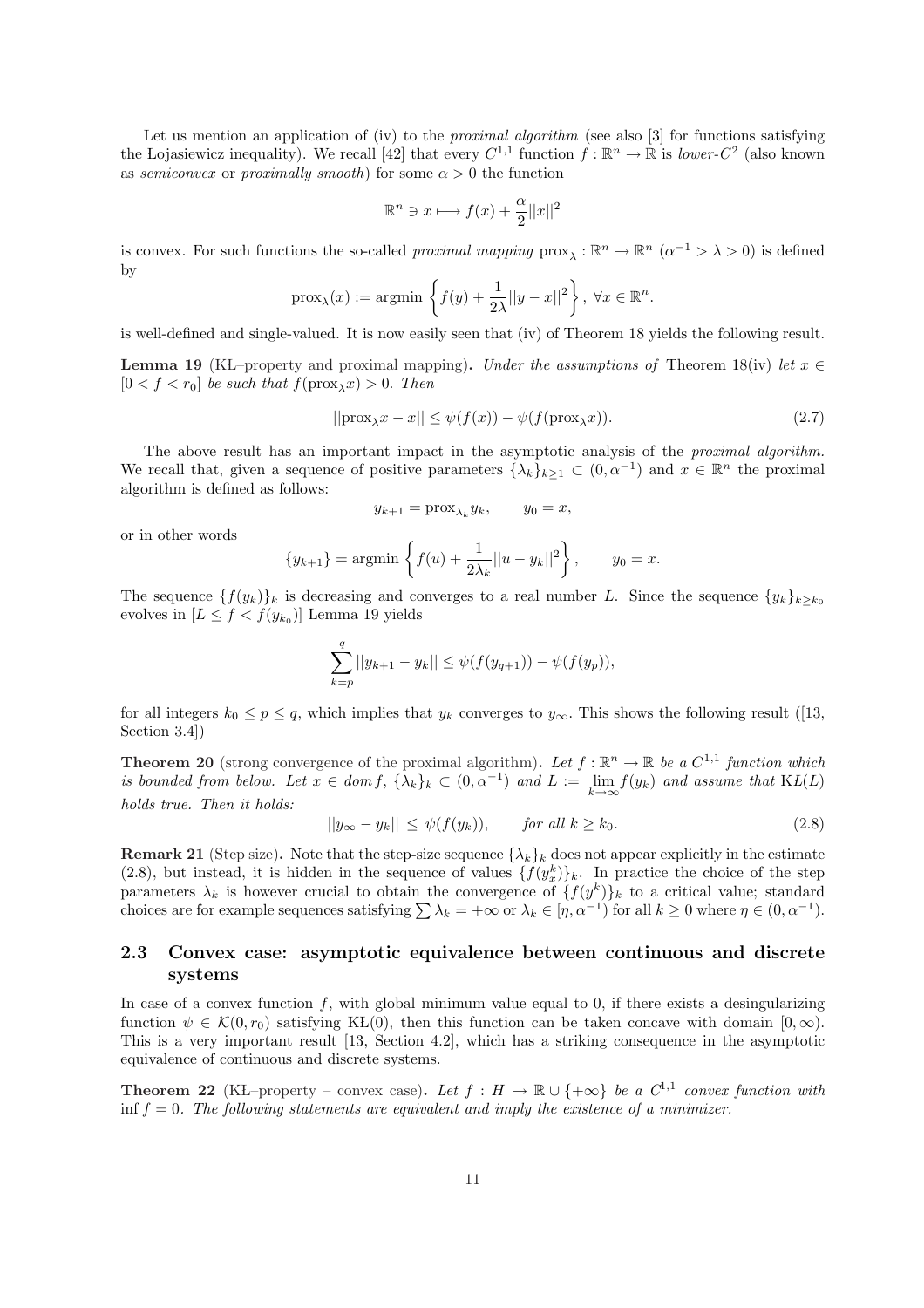(i) There exist  $r_0 > 0$  and  $\psi \in \mathcal{K}(0,r_0)$  such that

$$
||\nabla(\psi \circ f)(x)|| \ge 1, \quad \text{for all } x \in [0 < f \le r_0].
$$

(ii) There exists a concave function  $\psi \in \mathcal{K}(0,\infty)$  such that

$$
\|\nabla(\psi \circ f)(x)\| \ge 1, \qquad \text{for all } x \notin [f = 0].\tag{2.9}
$$

To describe the consequence of the above result, let us fix a  $C^{1,1}$  convex inf-compact function f:  $\mathbb{R}^n \to \mathbb{R}$ , any  $\beta > 0$  and  $x \in \mathbb{R}^n$  and consider any sequence  $\{Y_x^k\}$  satisfying

$$
\begin{cases} \beta \|\nabla f(Y_x^k)\| \|Y_x^{k+1} - Y_x^k\| \le f(Y_x^k) - f(Y_x^{k+1}), & k = 1, 2, ...\\ Y_x^0 = x \end{cases}
$$
\n(2.10)

**Remark 23.** Condition (2.10) has been called *Primary Descent Condition* in [1,  $\S 3.1$ ]. It is fulfilled by several explicit gradient–like methods, including trust region methods, line–search gradient methods and some Riemannian variants; see [34], [1] for examples and references. It defines a descent sequence, that is,  $f(Y_x^k) \ge f(Y_x^{k+1})$ , which implies in particular that for bounded sequences,  $\{f(Y_x^k)\}\$ converges as k goes to infinity.

The following theorem (see [13, Section 4.4]) establishes connections between length boundedness properties of continuous gradient methods and length boundedness of discrete gradient iterations.

**Theorem 24** (discrete vs continuous). Let f be a  $C^{1,1}$  convex inf-compact function with min  $f = 0$ . The following statements are equivalent:

(i) (Kurdyka–Łojasiewicz inequality) There exist  $r_0 > 0$  and  $\psi \in \mathcal{K}(0, r_0)$  such that

$$
\|\nabla(\psi \circ f)(x)\| \ge 1, \qquad \text{for all } x \in [0 < f \le r_0].\tag{2.11}
$$

(ii) (Length boundedness of piecewise gradient iterates) For all  $\beta > 0$  and  $r_0 > 0$ , and for all sequences of gradient iterates of the form

 $Y_{x_0}^0, Y_{x_0}^1, \ldots, Y_{x_0}^{k_0}, Y_{x_1}^0, \ldots, Y_{x_1}^{k_1}, \ldots$ 

with  $f(x_0) \le r_0$ ,  $f(Y_{x_{i+1}}^0) = f(x_{i+1}) \le f(Y_{x_i}^{k_i})$  and  $\{Y_{x_i}^j : j = 0, ..., k_i\}$  satisfying (2.10) for all  $i \in \mathbb{N}$ we have

$$
\sum_{i=0}^{+\infty} \sum_{l=0}^{k_i} ||Y_{x_i}^{l+1} - Y_{x_i}^l|| \leq \frac{1}{\beta} \psi(r_0).
$$

(iii) (Length boundedness of defragmented gradient curves) For every defragmented gradient curve (of the gradient system defined by  $f(x) \to (0, +\infty) \to \mathbb{R}^n$  with  $f(\gamma(0)) < r_0$ , we have

$$
length(\chi) \leq \psi(r_0).
$$

The assumption f is convex seems necessary for the proof of implication (i) $\Rightarrow$ (ii) and to assert  $f(Y_0^k) \rightarrow$ inf f. For this reason Theorem 24 is not stated in a more general setting (as for instance, semiconvex functions in a local version).

• (open problem) Under which type of conditions (other than convexity or o-minimality of  $f$ ) the function  $\psi$  of (2.11) can be taken concave?

#### 2.4 A convex counterexample

A natural question is raised in the previous subsection: Do all convex inf-compact functions admit a desingularization function? In other words does  $KL(\min f)$  hold true for a convex function? In view of Section 2.2, if true, this conjecture would imply that all defragmented gradient curves have bounded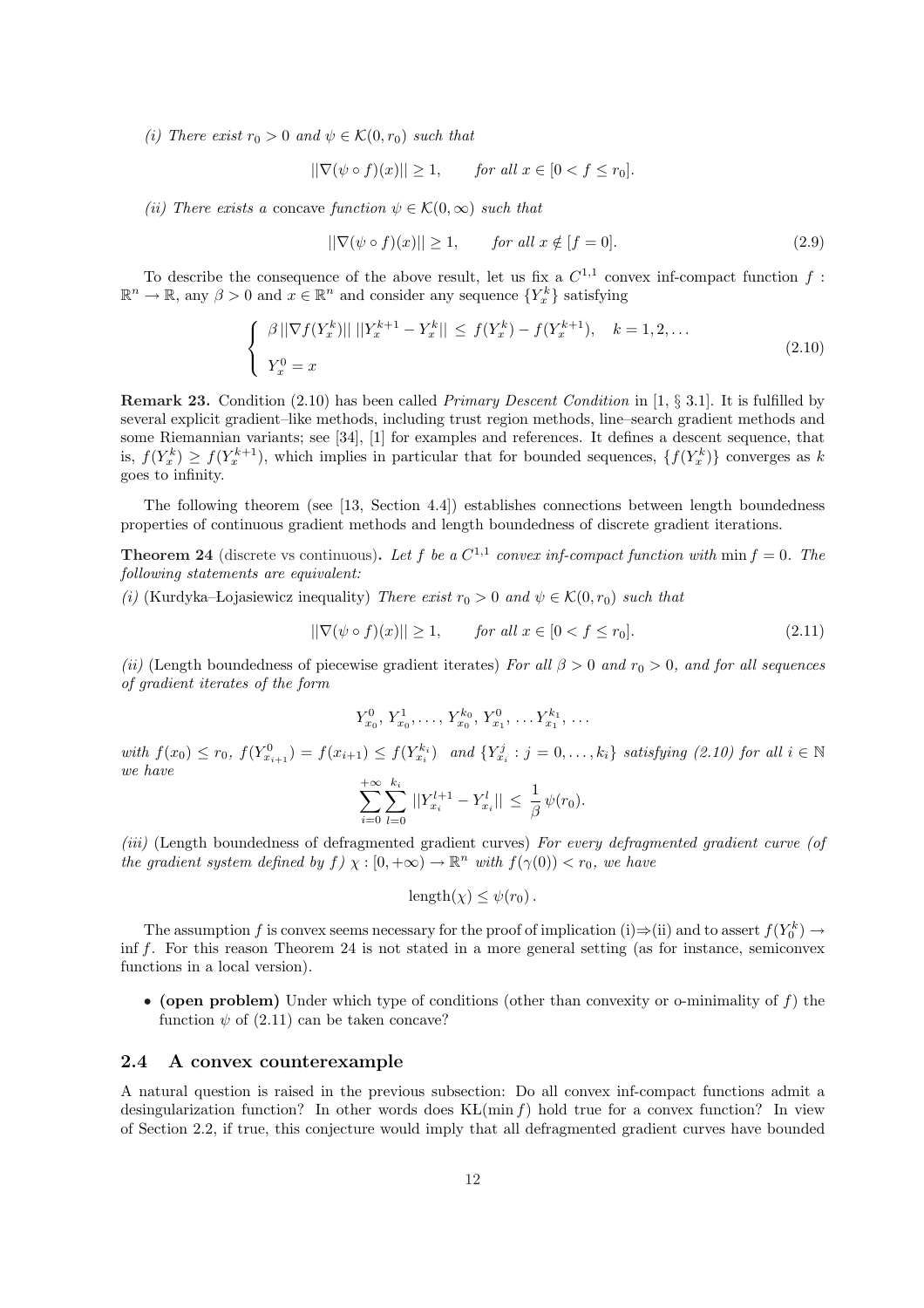length. Notice that the weaker assertion of the uniform boundedness of the lengths of gradient curves is already stated as an open question in Section 1.3 (in Section 1.4 we show it is true in  $\mathbb{R}^2$ ).

In this section we give a negative answer to this conjecture, by constructing a  $C<sup>2</sup>$  convex function on  $\mathbb{R}^2$  with compact level sets, which fails to satisfy the KL–inequality. This construction is very involved [13, Section 4.3] and will be described very roughly.

Step 1. We first show that any sequence of sublevel sets of a convex function that satisfies the  $KL$ inequality must comply with a specific property and we build a sequence  $C_k$  of nested convex sets for which this property fails.

The following lemma provides a decreasing sequence of convex compact subsets in  $\mathbb{R}^2$  which cannot be a sequence of prescribed sublevel sets of a function satisfying the KL–inequality.

**Lemma 25.** There exists a decreasing sequence of convex compact subsets  $\{C_k\}_k$  of  $\mathbb{R}^2$  such that:

- (i)  $C_0$  is the unit disk  $D := B(0, 1)$ ;
- (ii)  $C_{k+1} \subset \text{int } C_k$  for every  $k \in \mathbb{N}$ ;
- (iii)  $\bigcap_{k \in \mathbb{N}} C_k$  is the disk  $D_r := B(0,r)$  for some  $r > 0$ ;
- $(iv)$   $\sum_{k=0}^{+\infty} \text{Dist}(C_k, C_{k+1}) = +\infty.$

We first fix a sequence  $\{T_n\}_{n\in\mathbb{N}}$ , with  $T_{n+1}\subset \text{int } T_n$  and dist  $(T_{n+1}, T_n) \approx 1/n^2$  for every  $n \in \mathbb{N}$ . Then between two successive sets  $T_n$  and  $T_{n+1}$  we introduce n sets  $\{T_{n,k}\}_{k=1}^n$  such that dist  $(T_{n,k}, T_{n,k+1}) \approx$ between two successive sets  $T_n$  and  $T_{n+1}$  we introduce *n* sets  $T_{n,k}T_{k}=1$  such that dist  $(T_{n,k}, T_{n,k+1}) \approx$   $1/2n^2$ , so that  $\sum_{k=1}^{n-1}$  dist  $(T_{n,k-1}, T_{n,k}) \approx 1/2n$ . We rename the family  $\{T_{n,k}\}_{k,n}$  to  $\{C_n\}_{n\$ that (iv) holds. Figure 2 gives an idea of how these sets are constructed.



Figure 2: Construction of the sequence  $T_{n,k}$ 

Note that in view of Theorem 18 (iv), the above sequence  ${C_k}_k$  cannot be part of the sublevel sets of any function that satisfies the KŁ–inequality.

Step 2. We show that there exists a (nonsmooth) convex function which admits  $C_k$  as sublevel sets.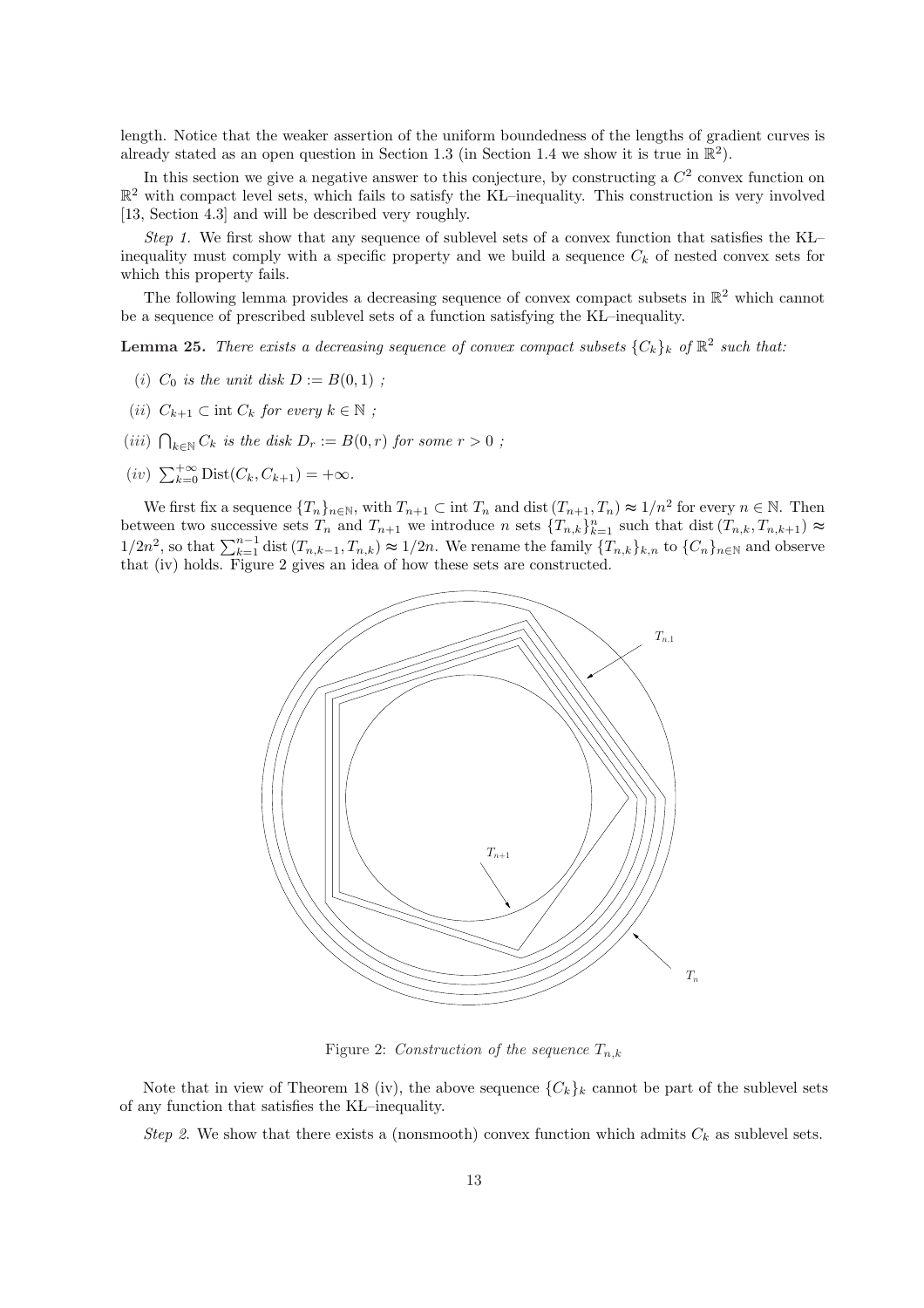This part relies on the use of support functions<sup>2</sup> and a result of Kannai [30] (see also [46]). Let us recall this result: Let  ${C_k}_{k\in\mathbb{N}}$  be a decreasing sequence of convex compact subsets of  $\mathbb{R}^2$  such that  $C_{k+1} \subset \text{int } C_k$  (int  $C_k$  stands for the interior of  $C_k$  in  $\mathbb{R}^2$ ). Set

$$
K_k = \max_{||x^*||=1} \frac{\delta_{C_{k-1}}(x^*) - \delta_{C_k}(x^*)}{\delta_{C_k}(x^*) - \delta_{C_{k+1}}(x^*)}.
$$

Then for every real sequence  $\{\lambda_k\}_{k\in\mathbb{N}}$  satisfying

$$
0 < K_k(\lambda_k - \lambda_{k+1}) \le \lambda_{k-1} - \lambda_k \quad \text{for every } k \ge 1,
$$

there exists a continuous convex function f such that for every  $k \in \mathbb{N}$ ,  $\{f \leq \lambda_k\} = C_k$ . Moreover,  $\lim_{k\to\infty}\lambda_k = \min f$  and, for any  $k\geq 0$  and  $\lambda \in [\lambda_{k+1}, \lambda_k]$ , we have

$$
\{f \le \lambda\} = \left(\frac{\lambda - \lambda_{k+1}}{\lambda_k - \lambda_{k+1}}\right)C_k + \left(\frac{\lambda_k - \lambda}{\lambda_k - \lambda_{k+1}}\right)C_{k+1}
$$
\n(2.12)

(i.e., the level-sets of f are convex interpolations of the two nearest prescribed level-sets). Now applying this to the nested sequence of Lemma 25 we obtain a convex inf-compact function with at least one defragmented subgradient curve of infinite length.

One can now slightly modify the above level sets in order to obtain a  $C<sup>2</sup>$  convex function with the same properties. This part is very technical (see details in [13, Section 4.3]) and will be omitted.

Remark 26. Note that the lengths of (sub)gradient curves of f are uniformly bounded (cf. Section 1.4). Thus the above counterexample also shows that uniform boundedness of the lengths of the subgradient curves (starting from a prescribed level set  $[f = r_0]$ ) does not imply uniform boundedness of the lengths of the piecewise subgradient curves  $\gamma$  lying in  $[\min f < f < r_0]$ .

### 2.5 The semialgebraic case

A set defined by finitely-many polynomial inequalities is called basic semialgebraic; finite unions of such sets are called semialgebraic set. Such sets comprise a rich class that is stable under many mathematical operations. Semialgebraic sets are often easy to recognize, even without an explicit representation as a union of basic sets, as a consequence of the Tarski–Seidenberg principle, which states that the projection of a semialgebraic set is semialgebraic. For example, the feasible region of any semidefinite program is semialgebraic. A function (respectively, multivalued map) is called semialgebraic, if its graph is a semialgebraic set. For a function, it is also equivalent to saying that its epigraph

$$
epi f := \{(x, \beta) \in \mathbb{R}^n \times \mathbb{R} : f(x) \le \beta\}
$$

is semialgebraic.

Checking the semialgebraicity of a set in practice is often easy. A formal approach to semialgebraicity can be found in [18, Chapter 2.1.2] or [38, Chapter 3.3]. In particular, denoting by  $\mathbb{R}[x]$  the ring of real polynomials on  $\mathbb{R}^n$ , let us consider the following three rules for defining *first-order formulas* (in the language of the ordered field  $\mathbb R).$  Call  $\mathcal F$  the set of all such formulas.

- for every  $p \in \mathbb{R}[x]$ , we have  $[p > 0] \in \mathcal{F}$  and  $[p = 0] \in \mathcal{F}$ ;
- if  $\Phi_1, \Phi_2 \in \mathcal{F}$  then  $\Phi_1 \vee \Phi_2$ ,  $\Phi_1 \wedge \Phi_2$  and  $\neg \Phi_1$  all belong to  $\mathcal{F}$ ;
- if Φ(x, y) ∈ F then ∀xΦ(x, y) ∈ F and ∃xΦ(x, y) ∈ F.

Note that the first two rules correspond to the (0-order) definition of semialgebraic set we have just given, while the third one allows to consider first order formulas. Another way to conceive the Tarski– Seidenberg principle is to claim that every first-order formula in the language of ordered fields defines a semialgebraic set. In other words, the Tarski–Seidenberg principle is a quantifier elimination principle.

<sup>&</sup>lt;sup>2</sup>For any convex set  $C \subset \mathbb{R}^n$ , the support function of C is defined as  $\delta_C(x^*) = \sup_{x \in C} \langle x, x^* \rangle$  for all  $x^* \in \mathbb{R}^n$ .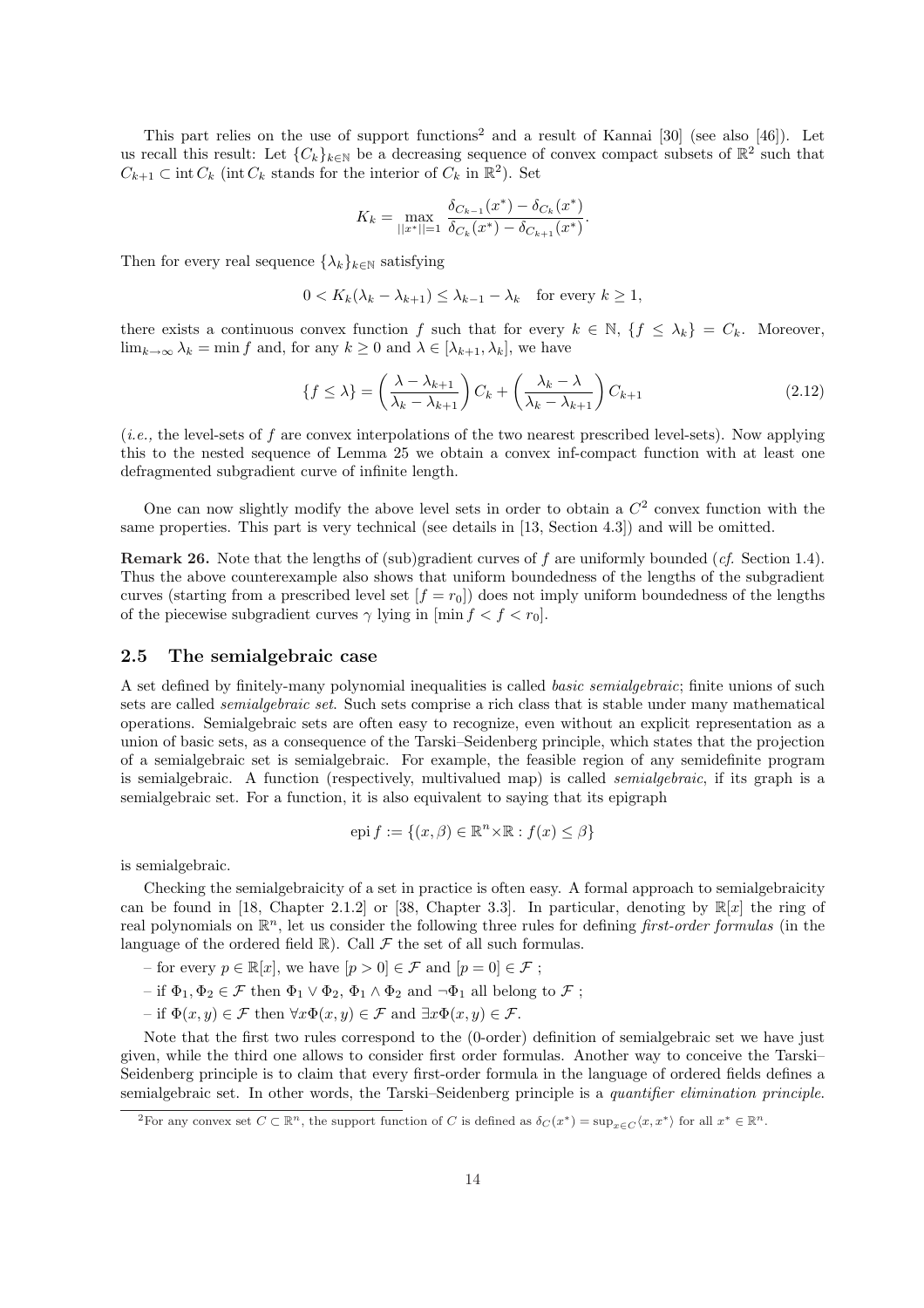As an illustration of how this works in practice let us prove that the operator  $\hat{\partial} f : \mathbb{R}^n \implies \mathbb{R}^n$  (Fréchet subdifferential of f) is semialgebraic. Recall that  $\hat{\partial}f(x)$  is the set of all  $x^* \in \mathbb{R}^n$  satisfying

$$
\liminf_{y \to x, y \neq x} \frac{f(y) - f(x) - \langle x^*, y - x \rangle}{\|y - x\|} \ge 0.
$$
\n(2.13)

To prove that Graph  $\hat{\partial}f$  is semialgebraic, set  $A = \text{epi } f$ ,  $\Gamma = \text{Gr } f$  and  $D = \text{dom } f$ , which are all semialgebraic sets. According to (2.13) the graph Graph  $\partial f$  of the Fréchet subdifferential  $\partial f(x)$  is the set of  $(x, x^*) \in \mathbb{R}^n \times \mathbb{R}^n$  such that

$$
\{\forall \varepsilon > 0, \exists \delta > 0, \forall (y, \beta) \in (B(x, \delta) \times \mathbb{R}) \cap A \Rightarrow (y, \beta - \langle x^*, y - x \rangle + \varepsilon \|y - x\|) \in A\},\
$$

where  $B(x, \delta)$  denotes the open ball of center x and radius  $\delta > 0$ . Since the above first order formula involves only semialgebraic sets (namely, the sets  $B(x, \delta)$ , R and A), it follows that Graph  $\partial f$  is semialgebraic.

Let us gather below some elementary properties of semialgebraic sets (e.g. [6], [5], [18]):

- Semialgebraic sets are closed under finite union, intersection and complementarity (by definition).

- If A is semialgebraic then so are its closure cl A, its interior int A, and its boundary bd A (stability under projection).

- Given a semialgebraic set S, the distance  $d_S(x) := \inf \{||x - a|| : a \in S\}$  is a semialgebraic function.

- Path connectedness: Any semialgebraic set has a finite number of connected components. Each component is semialgebraic and semialgebraically path connected, that is, every two points can be joined by a continuous semialgebraic path that lies entirely in the set.

- Curve selection lemma: If A is a semialgebraic subset of  $\mathbb{R}^n$  and  $a \in bd A$ , then there exists an analytic path  $z: (-1,1) \to \mathbb{R}^n$ , satisfying  $z(0) = a$  and  $z((0,1)) \subset A$ .

- The image or the preimage of a semialgebraic set by a semialgebraic function (respectively, semialgebraic multivalued map) is semialgebraic.

- Monotonicity lemma Take  $\alpha < \beta$  in  $\mathbb R$ . If  $\varphi : (\alpha, \beta) \to \mathbb R$  is a semialgebraic function, then there is a partition  $t_0 := \alpha < t_1 < \ldots < t_{l+1} := \beta$  of  $(\alpha, \beta)$ , such that  $\varphi|_{(t_i, t_{i+1})}$  is  $C^{\infty}$  and either constant or strictly monotone, for  $i \in \{0, \ldots, l\}.$ 

Moreover  $\varphi$  admits a *Puiseux development* at  $t = \alpha$ , that is, there exist  $\delta > 0$ , integers  $k, l \in \mathbb{Z}$  with  $k > 0$  and sequence  $\{a_n\}_{n \geq l} \subset \mathbb{R}$  such that

$$
\varphi(t) = \sum_{n \geq 1} a_n (t - \alpha)^{n/k}, \quad \text{ for all } t \in (\alpha, \alpha + \delta).
$$

- Lojasiewicz factorization lemma: Let  $K \subset \mathbb{R}^n$  be a compact set and  $f, g: K \to \mathbb{R}$  be two continuous semialgebraic functions (thus K has to be semialgebraic). If  $f^{-1}(0) \subset g^{-1}(0)$ , then there exist  $c > 0$  and a positive integer  $\beta$  such that  $|g(x)|^{\beta} \le c |f(x)|$  for all  $x \in K$ .

Let us now illustrate the power of semialgebraic techniques by giving a direct proof that every  $C^1$ convex (bounded from below) function  $f : \mathbb{R}^n \to \mathbb{R}$  satisfies KL(min f). In fact the next result holds in a more general case ( $f$  nonsmooth, subanalytic). We refer to  $[8]$  for details.

**Theorem 27** (Lojasiewicz inequality in the convex case). Let  $f : \mathbb{R}^n \to \mathbb{R}$  be a  $C^1$  convex semialgebraic function with arg min  $f \neq \emptyset$ . For any bounded set K there exists an exponent  $\theta \in [0,1)$  and  $\rho > 0$  such that for all  $x \in K$ 

$$
|f(x) - \min f|^{\theta} \le \varrho \|\nabla f(x)\|.
$$
\n(2.14)

In particular KL(min f) holds for some  $\delta > 0$  and for the function

$$
\psi(r) = (r - \min f)^{1-\theta}, \quad \text{for all } r \in (\min f, \min f + \delta).
$$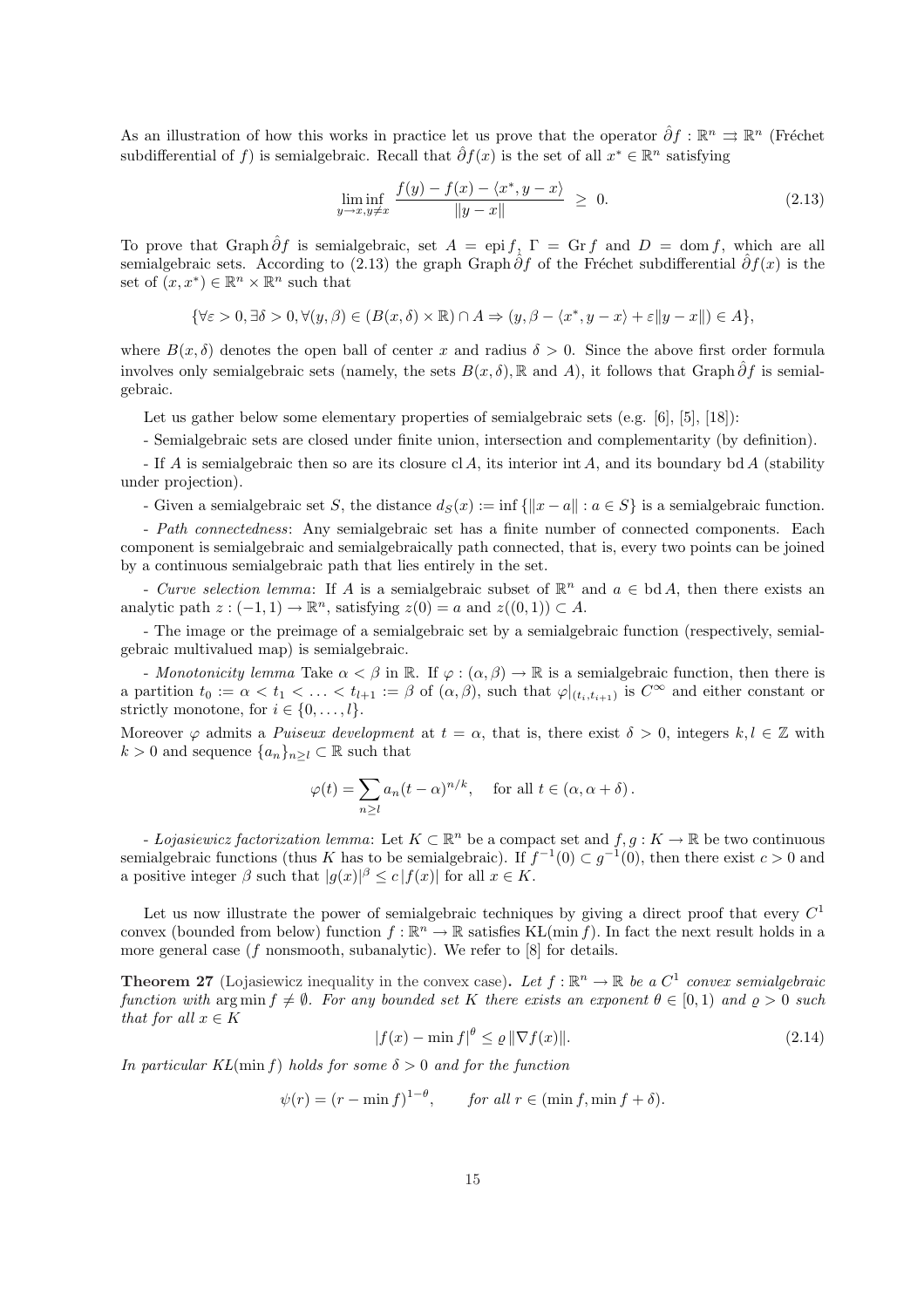**Proof.** We may assume that K is compact and semialgebraic (by taking a closed ball containing  $K$ ). Set  $S = \arg \min f$ . Then for all  $x \in K$ , we have  $d_S(x) = 0 \iff |f(x) - \min f| = 0$ , so by the Lojasiewicz factorization lemma, there exist  $\beta > 1$  and  $c > 0$  such that

$$
[d_S(x)] \le c^{1/\beta} |f(x) - \min f|^{1/\beta}.
$$
\n(2.15)

Using convexity we obtain  $|f(x) - f(a)| \leq ||\nabla f(x)|| \, ||x - a||$ , for all a in S. Taking the infimum over all  $a \in S$  we deduce

$$
|f(x) - \min f| \le ||\nabla f(x)|| \, d_S(x),\tag{2.16}
$$

and therefore

$$
|f(x) - \min f| \leq c^{1/\beta} \|\nabla f(x)\| \cdot |f(x) - \min f|^{1/\beta}.
$$

By setting  $\theta = 1 - \beta^{-1}$ , and  $\rho = c^{1/\beta}$  we obtain (2.14).

## 3 Tame variational analysis

The qualitative properties of semialgebraic mappings are shared by a much bigger class, namely the class consisting of the so-called definable mappings in an o-minimal structure over R (or simply definable mappings). A slightly more general notion is that of a *tame* mapping, being a mapping whose graph has a definable intersection with every "bounded box". O-minimal structures correspond in some sense to an axiomatization of some of the prominent geometrical properties of semialgebraic geometry ([26], [19]) and particularly of the stability under projection. A similar axiomatization has been proposed by Shiota in [44].

### 3.1 Definable functions, o-minimal structures

Let us recall the definition of an o-minimal structure (see [26] for example).

**Definition 28** (o-minimal structure). An o-minimal structure on the ordered field  $\mathbb{R}$  is a sequence of Boolean algebras  $\mathcal{O} = {\mathcal{O}_n}_{n>1}$  such that for each  $n \in \mathbb{N}$ 

(i)  $A \in \mathcal{O}_n \Longrightarrow A \times \mathbb{R} \in \mathcal{O}_{n+1}$  and  $\mathbb{R} \times A \in \mathcal{O}_{n+1}$ ;

(ii)  $A \in \mathcal{O}_{n+1} \Longrightarrow \Pi(A) \in \mathcal{O}_n$  $(\Pi : \mathbb{R}^{n+1} \to \mathbb{R}^n$  denotes the canonical projection onto  $\mathbb{R}^n$ )

(iii)  $\mathcal{O}_n$  contains the family of algebraic subsets of  $\mathbb{R}^n$ , that is, the sets of the form

$$
\{x \in \mathbb{R}^n : p(x) = 0\},\
$$

where  $p : \mathbb{R}^n \to \mathbb{R}$  is a polynomial function;

(iv)  $\mathcal{O}_1$  consists exactly of the finite unions of intervals and points.

An important example of o-minimal structure is the collection of *semialgebraic sets*. Indeed, properties (i),(iii) and (iv) of Definition 28 are straightforward, while (ii) is a consequence of the Tarski–Seidenberg principle.

A subset A of  $\mathbb{R}^n$  is called *definable* (in the o-minimal structure O) if it belongs to  $\mathcal{O}_n$ . Given any  $S \subset \mathbb{R}^n$  a mapping  $F : S \to \mathbb{R}$  is called *definable* in O if its graph is a definable subset of  $\mathbb{R}^n \times \mathbb{R}$ .

A major part of the interest in dealing with definable objects consists of their remarkable stability properties (which are essentially the ones stated for semialgebraic sets in Section 2.5, see also [19]). These properties rely on the projection stability assumption. In particular, any o-minimal  $C<sup>1</sup>$  function f has a finite number of critical values and satisfies property  $KL(\bar{r})$  at each one of them [31], that is, there exists a desingularization function  $\psi \in \mathcal{K}(\bar{r}, \bar{r} + \delta)$  satisfying (2.2). In [9] this result is improved as follows: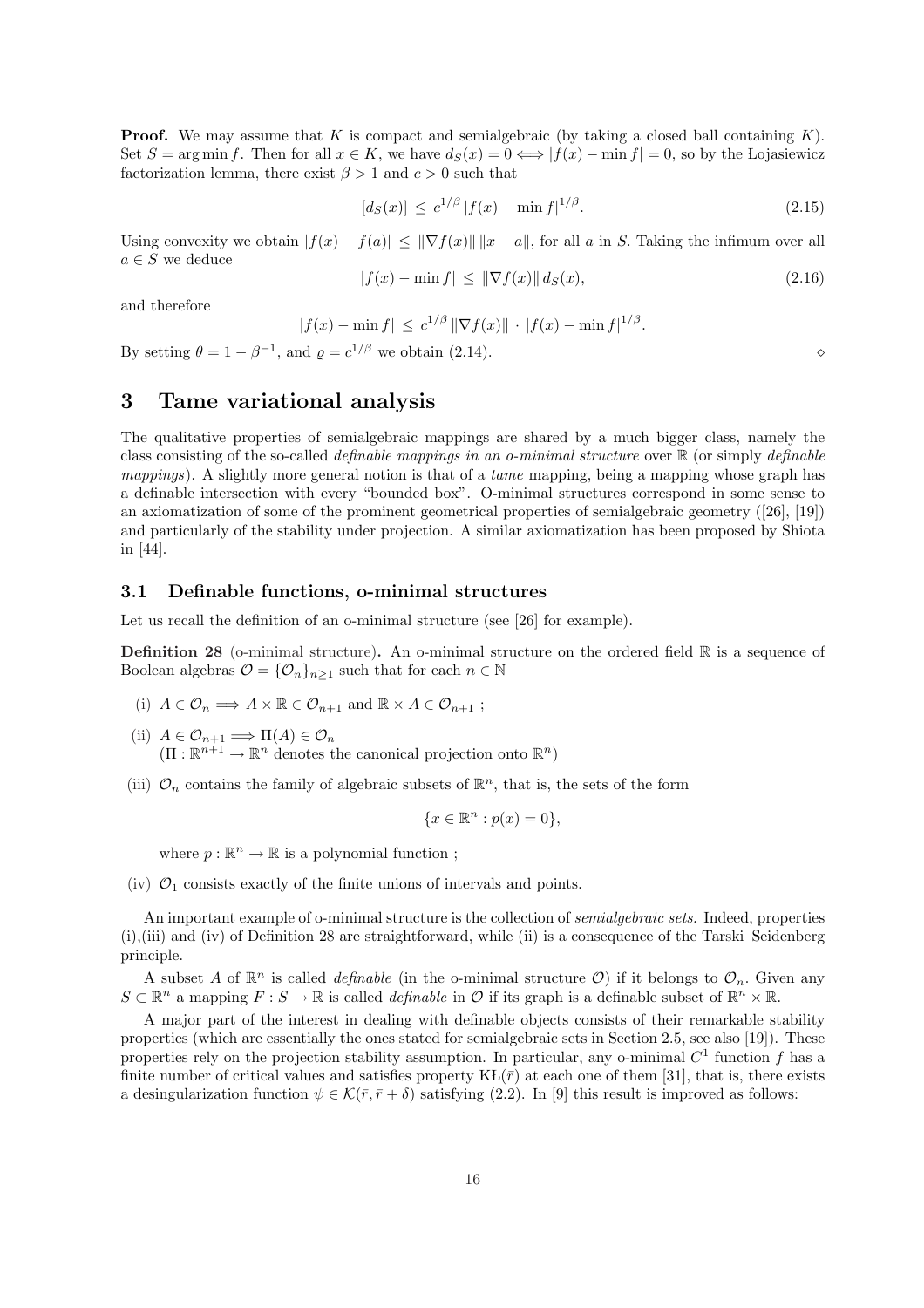**Theorem 29** (KL-inequality – uniform desingularization). Let  $f: U \to \mathbb{R}_+$  be a definable differentiable function, where U is a definable submanifold of  $\mathbb{R}^n$  (not necessarily bounded). Let us denote by  $C_1,\ldots,C_m$ the (necessarily finite) connected components of  $(\nabla f)^{-1}(\{0\})$  and by  $r_1, \ldots, r_m$  the corresponding critical values <sup>3</sup>. Then there exist a continuous definable function  $\psi : [0, \varepsilon_0) \to \mathbb{R}_+$  which is  $C^1$  on  $(0, \varepsilon_0)$  with  $\psi(0) = 0$ , and relatively open neighborhoods  $V_i$  of  $C_i$  in U for each  $i \in \{1, \ldots, m\}$ , such that for all  $x \in V_i$ we have

$$
||\nabla[\psi \circ (f - r_i)](x)|| \ge 1.
$$

Let us finally recall from Section 2.1 that as a consequence of  $KL(\bar{r})$  any bounded trajectory  $\gamma$ of the gradient system  $(1.4)$  of a  $C<sup>1</sup>$ -definable function has finite length, and is thus converging to  $\gamma_{\infty} = \lim_{t \to \infty} \gamma(t).$ 

• (open problem) It is not known if the "gradient conjecture" of R. Thom (convergence of secants) remains true in the o-minimal case. It is also unknown whether or not an appropriate reformulation of it would hold in the case of a semiconvex subanalytic function (nonsmooth setting).

#### 3.2 Stratification vs Clarke subdifferential

An important property of definable sets is that of Whitney stratification ([26, §4.2]): every definable set can be written as a finite disjoint union of manifolds (strata) that fit together in a regular way (Whitney property). The Whitney property can be seen as a normal regularity condition on the stratification ([28, Definition 5]). In fact a slightly more general formulation holds true.

**Theorem 30** (Whitney  $\mathcal{C}^k$  stratification). For any  $k \in \mathbb{N}$  and any definable subsets  $X_1, \ldots, X_l$  of  $\mathbb{R}^n$ , we can write  $\mathbb{R}^n$  as a disjoint union of finitely many definable  $\mathcal{C}^k$  manifolds  $\{\mathcal{M}_i\}_i$  (that is,  $\mathbb{R}^n = \bigcup_{i=1}^I \mathcal{M}_i$ ) so that each  $X_j$  is a finite union of some of the  $\mathcal{M}_i$ 's. Moreover, the induced stratification  $\{M_i^j\}_i$  of  $X_j$ has the Whitney property that is, for any sequence  $\{x_\nu\}_\nu\subset \mathcal{M}_i^j$  converging to  $x\in \mathcal{M}_{i_0}^j$  we have

$$
\limsup_{v \to \infty} N_{\mathcal{M}_i^j}(x_v) \subset N_{\mathcal{M}_{i_0}^j}(x).
$$
\n(3.1)

The *dimension* dim  $(X)$  of a definable set X is defined as the dimension of the manifold of highest dimension of its stratification. This dimension is well defined and independent of the stratification of X. See [18, Section 3.3] (for semialgebraic sets), [26], [19].

Our central idea is to relate objects from two distinct mathematical sources: variational analysis and differential geometry. Specifically, given a definable locally Lipschitz function, we derive a lower bound on the norms of Clarke subgradients at a given point in terms of the Riemannian gradient with respect to the stratum containing that point. This direct consequence of a projection formula has as a corollary a Morse-Sard type theorem for Clarke critical points.

Let U be a nonempty open subset of  $\mathbb{R}^n$  and  $f: U \to \mathbb{R}$  a Lipschitz continuous function. Let further  $D_f$  denote the set of its points of differentiability. (The Rademacher theorem asserts that  $D_f$  is of full measure in U, thus dense there.) The Clarke subdifferential of f at  $x_0$  is defined as follows:

$$
\partial^{\circ} f(x_0) = \text{co} \{ \lim_{x_n \to x_0} \nabla f(x_n) : \{x_n\}_{n \ge 1} \subset D_f \setminus \mathcal{N} \},\tag{3.2}
$$

where N is a null subset of  $\mathbb{R}^n$  and co(S) denotes the convex hull of S. We recall that  $\partial^{\circ} f(x_0)$  is a nonempty convex compact subset of  $\mathbb{R}^n$  and that if f is of class  $C^1$  (or more generally, strictly differentiable at  $x_0$ ) then  $\partial^{\circ} f(x_0) = {\nabla f(x_0)}$ . A point  $x_0 \in U$  is called *Clarke critical*, if  $0 \in \partial^{\circ} f(x_0)$ . We say that  $y_0 \in f(U)$  is a *Clarke critical value* if the level set  $f^{-1}(y_0)$  contains at least one Clarke critical point.

Let us assume that f is locally Lipschitz on U and its graph Graph f admits a  $C^k$ -Whitney stratification, that is,

$$
\operatorname{Graph} f = \cup_i S_i
$$

where  $S_i$  are definable  $C^k$ -submanifolds of  $\mathbb{R}^n \times \mathbb{R}$ . Denote by  $X_i$  the projection of  $S_i$  onto  $\mathbb{R}^n$ . Then, since f is locally Lipschitz, the tangent space  $T_{S_i}(u)$  of  $S_i$  at any  $u = (x, f(x)) \in S_i$  is transversal to  $\{0\}_n \times \mathbb{R}$  yielding that  $\{X_i\}_i$  is a stratification of U (the domain of f).

<sup>&</sup>lt;sup>3</sup>Every differentiable o-minimal function f is constant on each connected component of its critical set  $S := \nabla f^{-1}(0)$ .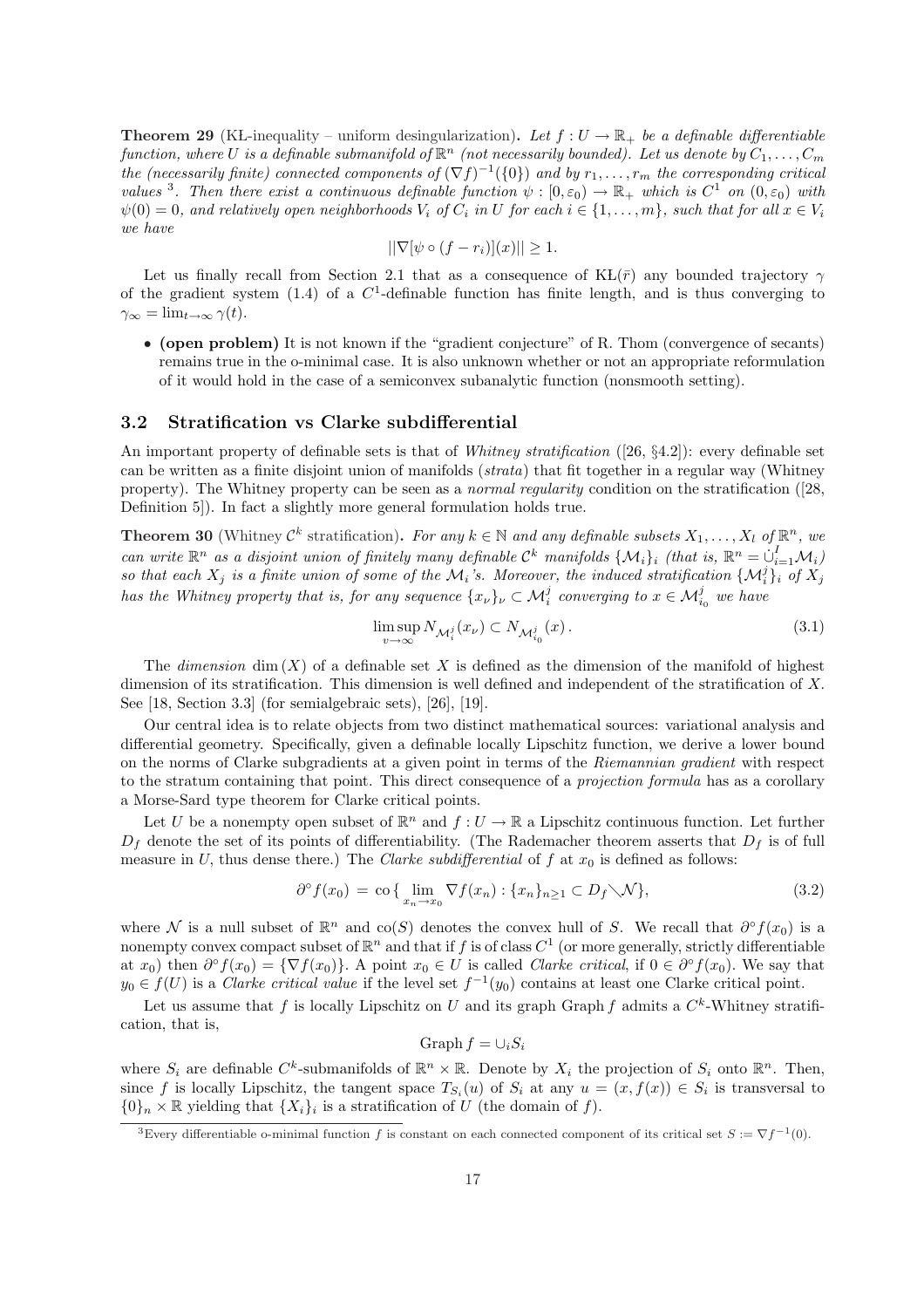For any  $x \in U$ , we denote by  $X_x$  (respectively,  $S_x$ ) the stratum of X (respectively of S) containing x (respectively  $(x, f(x))$ ). The manifolds  $X_i$  are here endowed with the metric induced by the canonical Euclidean scalar product of  $\mathbb{R}^n$ . Using the inherited Riemannian structure of each stratum  $X_i$  of  $\mathcal{X}$ , for any  $x \in X_i$ , we denote by  $\nabla_R f(x)$  the gradient of  $f|_{X_i}$  (restriction of f to the stratum  $X_x$ ) at x with respect to the stratum  $X_i, \langle \cdot, \cdot \rangle$ .

If a stratum  $S_x$  is of full dimension (that is,  $\dim S_x = \dim X_x = n$ ), then f is  $C^k$  on  $X_x$  and the Riemann gradient  $\nabla_R f(x)$  coincides with the (usual) gradient of f at x. Denote by  $U_1$  the union of all strata  $X_i$  of full dimension, and note that  $U_1 \subset D_f$  and  $U \setminus U_1$  is a null set (as a finite union of manifolds of lower dimension). Assume now that  $\{x_{\nu}\}\nu \subset U_1$  and  $\{x_{\nu}\}\to x_0$  and let  $p \in \mathbb{R}^n$  be an accumulation point of  $\{\nabla f(x_\nu)\}_\nu$ . Then we may assume (taking a subsequence if necessary) that  $\{(\nabla f(x_\nu), -1)\}\rightarrow (p, -1)$  and that  $\{(x_\nu, f(x_\nu)\}_\nu$  lies in the same stratum, say S. Let us denote by  $S_0$  the stratum of  $(x_0, f(x_0))$ . Since  $(\nabla f(x_\nu), -1) = (\nabla_R f(x_\nu), -1) \in N_S((x_\nu, f(x_\nu)))$ , the Whitney property (3.1) yields that  $(p, -1) \in N_{S_0}((x_0, f(x_0)))$ . Taking convex hull we obviously remain in the linear space  $N_{S_0}(x_0)$  (recall that  $S_0$  is a manifold), therefore  $(\partial^{\circ} f(x_0), -1) \subset N_{S_0}(x_0)$ . This shows the following.

**Proposition 31** (Projection formula). Let  $f: U \subset \mathbb{R}^n \to \mathbb{R}$  be a locally Lipschitz function and assume that Graph f admits a Whitney stratification  $S = (S_i)_{i \in I}$ . Then for all  $x \in U$  we have

$$
\operatorname{Proj}_{T_x X_x} \partial^{\circ} f(x) = \{ \nabla_{\mathcal{R}} f(x) \},\tag{3.3}
$$

where  $\text{Proj}_{\mathcal{V}} : \mathbb{R}^n \to \mathcal{V}$  denotes the orthogonal projection on the vector subspace  $\mathcal{V}$  of  $\mathbb{R}^n$ .

A more general statement appears in [9, Proposition 4]. See also [28, Theorem 7] for a further extension to definable multifunctions. Note also that the analogous result for the Fréchet subdifferential is straightforward and does not depend on the stratification: we only need to assume that  $f$  is partly smooth at  $x$  (see [35] for the definition) and consider the tangent space of the corresponding manifold there (see [23] e.g.). Finally, the above technique (use of Whitney stratifications) has been employed in [32] for the smooth case, in order to establish the Lojasiewicz inequality for  $C<sup>1</sup>$  subanalytic functions.

## 3.3 Sard-type theorem for (nonsmooth) tame functions

An easy consequence of the projection formula (Proposition 31) is that for all  $x \in U$  and  $x^* \in \partial^{\circ} f(x)$ , we have  $||\nabla_R f(x)|| \le ||x^*||$ . This allows to establish a Morse–Sard type theorem for definable functions (see [9] for a more general result), using the classical Brown-Sard theorem ([16], [43]).

Theorem 32 (Morse-Sard theorem for definable functions). For any locally Lipschitz definable function  $f: U \subset \mathbb{R}^n \to \mathbb{R}$ , the set of Clarke critical values of f is finite.

Let us note though that the above result is not true for any possible variational notion of criticality: for instance, for any continuous function  $f: U \subset \mathbb{R}^n \to \mathbb{R}$  we can define the concept of broadly critical point as follows:

**Definition 33.** The point  $x \in \mathbb{R}^n$  is called broadly critical for the continuous function f if

$$
0 \in \bigcap_{\varepsilon > 0} \overline{\mathrm{co}} \left\{ \bigcup_{x \in B(x_0, \varepsilon)} \hat{\partial} f(x) \right\}
$$

where  $\hat{\partial}f(x)$  is the Fréchet subdifferential defined in (2.13).

**Remark 34.** Using Caratheodory's theorem we have the following equivalent definition: A point x is broadly critical if for every  $\varepsilon > 0$  there exist  $\{x_i\}_{i\in\{1,\ldots,n+1\}} \subset B(x,\varepsilon)$  such that

$$
0 \in \text{co }\Big\{\hat{\partial} f(x_i) : i \in \{1, \ldots, n+1\}\Big\}.
$$

This notion coincides with Clarke criticality whenever  $f$  is locally Lipschitz. But in the continuous case one has the following result [12, Section 4].

• There exists a continuous subanalytic function  $f : \mathbb{R}^3 \to \mathbb{R}$  which is not constant on a segment made up of broadly critical points.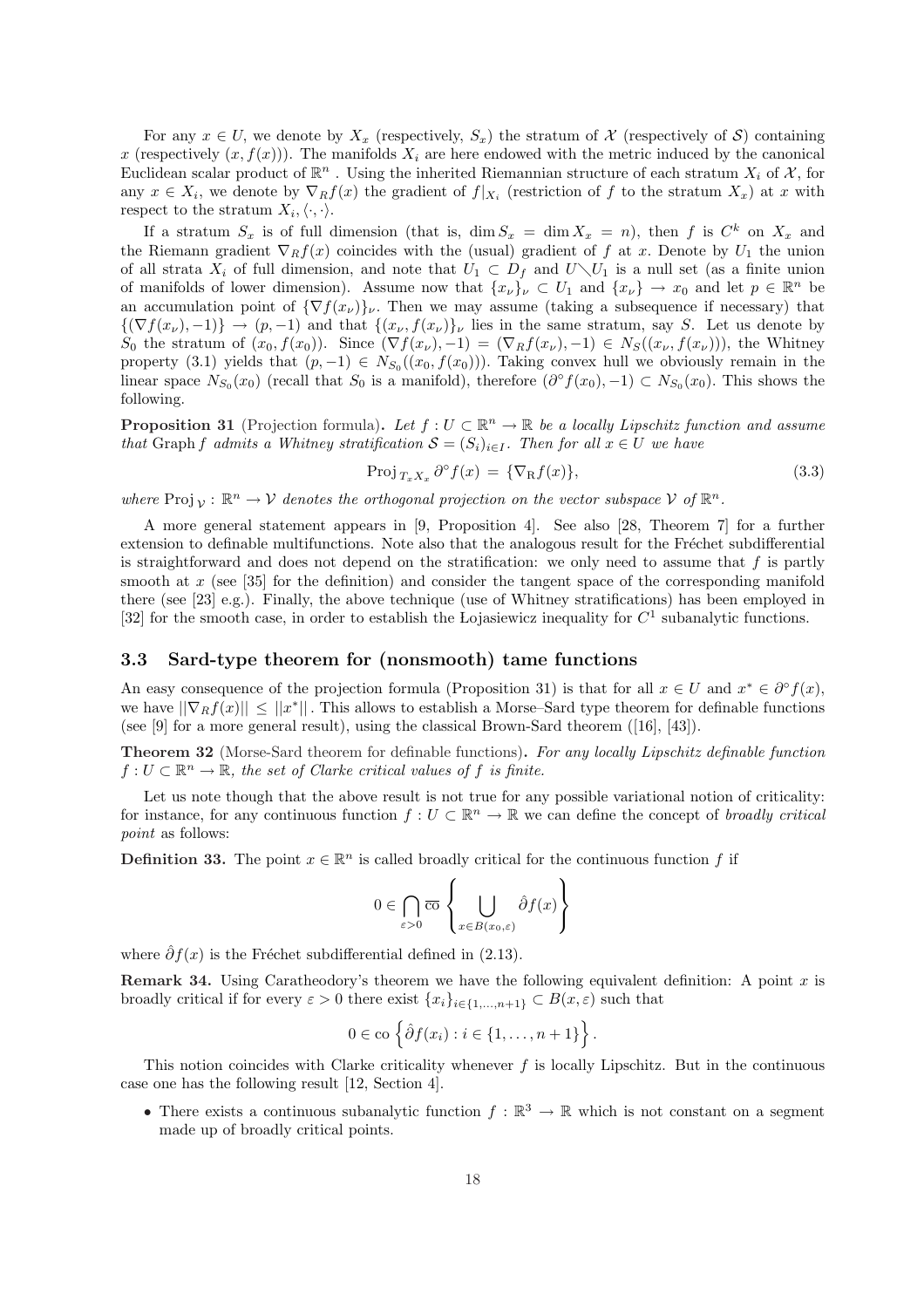### 3.4 Applications

Tame optimization is a rapidly developing domain of modern variational analysis. Let us mention briefly, without further details, a couple of recent results obtained by this combination of techniques (vatiational analysis, geometry).

- (Semismoothness) Every locally Lipschitz definable function  $F : \mathbb{R}^n \to \mathbb{R}^n$  is semismooth ([10]).
- (Continuity of tame multifunctions) If  $T: \mathcal{X} \implies \mathbb{R}^m$  is a closed-valued definable multifunction, where  $\mathcal{X} \subset \mathbb{R}^n$  is definable, then T fails to be continuous in a set of dimension at most  $(\dim \mathcal{X} - 1)$  $([25]).$
- (Genericity of nonexistence of first integrals) Let M be a  $C^1$  compact submanifold of  $\mathbb{R}^n$  and  $\epsilon > 0$ . For the  $C<sup>1</sup>$  topology, the set of vector fields in M that do not admit Lipschitz continuous first integrals which are *essentially o–minimal* with respect to a given definable  $\epsilon$ –approximation of M is generic ([20]).
- (Genericity of partial smoothness) Generically, the optimal solution of a linear optimization over a fixed tame compact convex feasible region is unique and lies on a unique manifold, around which the feasible region is "partly smooth". Furthermore, second-order optimality conditions hold, guaranteeing smooth behavior of the optimal solution under small perturbations to the objective ([11]).

Let us finally quote the interesting survey [29] which contains more or less the State-of-the-Art and other applications.

## References

- [1] Absil, P.-A., MAHONY, R. & ANDREWS, B., Convergence of the Iterates of Descent Methods for Analytic Cost Functions, SIAM J. Optim. 16 (2005), 531–547.
- [2] Aubin, J.-P. & Cellina, A., Differential Inclusions, Grundlehren der Mathematischen Wissenschaften 264 (Springer, 1984)
- [3] Attouch, H. & Bolte, J. On the convergence of the proximal algorithm for nonsmooth functions involving analytic features, Math. Programming 116 (2009), 5–16.
- [4] BAILLON, J.-B., Un exemple concernant le comportement asymptotique de la solution du problème  $du/dt + \partial \varphi(u) \ni 0, J.$  Funct. Anal. 28 (1978), 369-376.
- [5] BENEDETTI, R. & RISLER, J.-J., Real Algebraic and Semialgebraic Sets, Hermann, Éditeurs des sciences et des Arts, (Paris, 1990).
- [6] Bierstone, E. & Milman, P., Semianalytic and subanalytic sets, IHES Publ. Math. 67 (1988), 5–42.
- [7] Bolte, J., Sur quelques principes de convergence en optimisation, Habilitation Thesis, Paris 6, 2009.
- [8] BOLTE, J., DANIILIDIS, A. & LEWIS, A., The Lojasiewicz inequality for nonsmooth subanalytic functions with applications to subgradient dynamical systems, SIAM J. Optim. 17 (2007), 1205– 1223.
- [9] BOLTE, J., DANIILIDIS, A., LEWIS, A & SHIOTA, M., Clarke subgradients of stratifiable functions, SIAM J. Optim. 18 (2007), 556–572.
- [10] BOLTE, J., DANIILIDIS, A. & LEWIS, A., Tame functions are semismooth, *Math. Programming* (Series B)  $116$  (2009), 115-127.
- [11] BOLTE, J., DANIILIDIS, A. & LEWIS, A., Generic optimality conditions for semialgebraic convex programs, preprint 18p, 2009.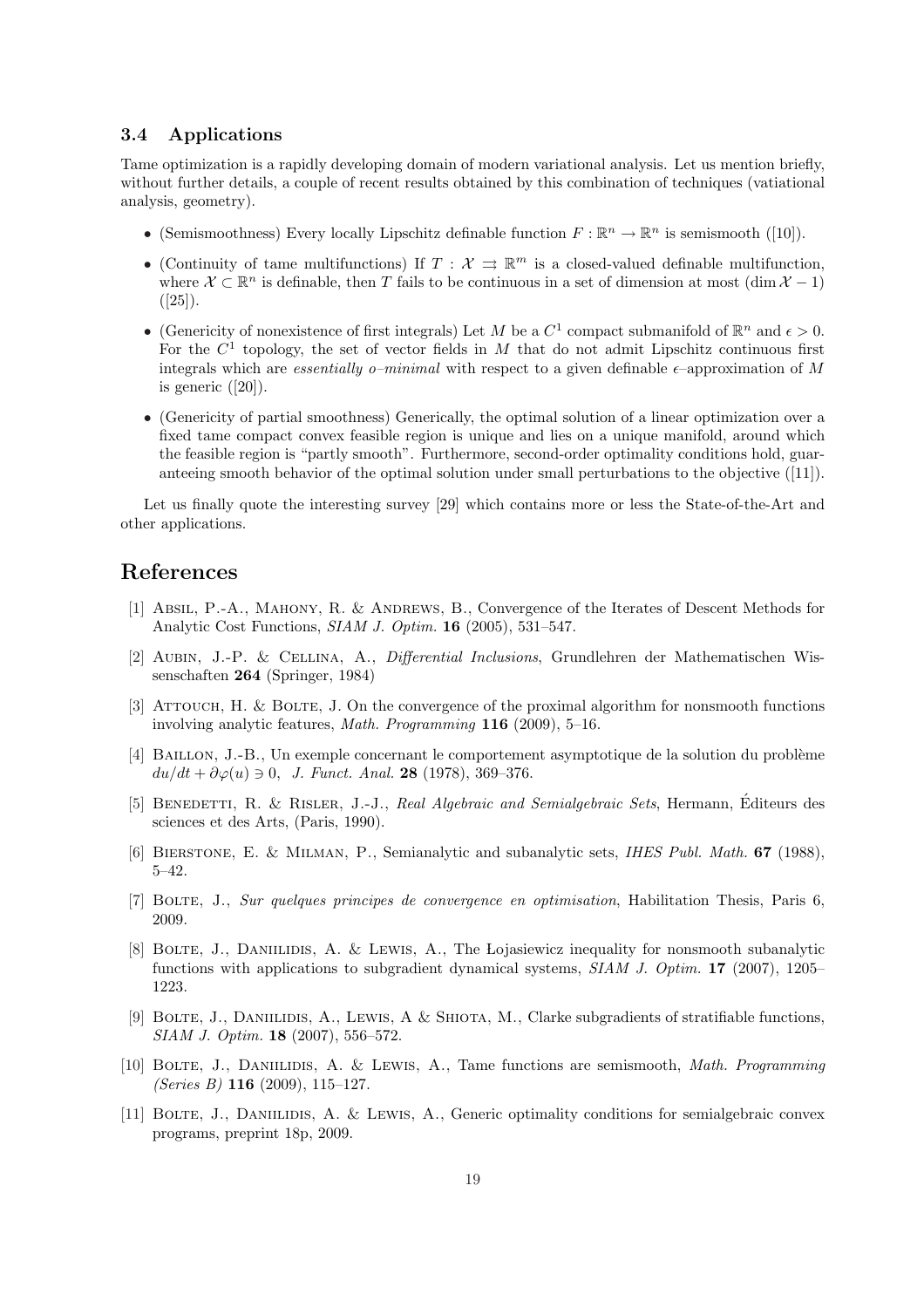- [12] Bolte, J., Daniilidis, A., Lewis, A. & Shiota, M., Clarke critical values of subanalytic Lipschitz continuous functions, Ann. Polon. Math. 87 (2005), 13–25 (Volume dedicated to the memory of S. Lojasiewicz).
- [13] BOLTE, J., DANIILIDIS, A., LEY, O. & MAZET, L., Characterizations of Lojasiewicz inequalities: subgradient flows, talweg, convexity, *Trans. Amer. Math. Soc.* (to appear).
- [14] BRÉZIS, H., Monotonicity methods in Hilbert spaces and some applications to nonlinear partial differential equations, Contributions to nonlinear functional analysis (Proc. Sympos., Math. Res. Center, Univ. Wisconsin, Madison, Wis., 1971), (Academic Press, New York, 1971), 101–156.
- [15] Brezis, H., ´ Op´erateurs maximaux monotones et semi-groupes de contractions dans les espaces de Hilbert (French), North-Holland Mathematics Studies 5, North-Holland Publishing Co., 1973.
- [16] Brown, A., Functional dependence, Trans. Amer. Math. Soc. 38 (1935), 379–394.
- [17] Bruck, R., Asymptotic convergence of nonlinear contraction semigroups in Hilbert space, J. Funct. Anal. 18 (1975), 15–26.
- [18] Coste, M., An Introduction to Semialgebraic Geometry, Instituti Editoriali e poligrafici internazionali (Universit`a di Pisa, 1999), available electronically at http://perso.univ-rennes1.fr/michel.coste/
- [19] Coste, M, An Introduction to o-minimal Geometry, Instituti Editoriali e poligrafici internazionali (Universit`a di Pisa, 2002), available electronically at http://perso.univ-rennes1.fr/michel.coste/
- [20] CRESSON, J., DANIILIDIS, A & SHIOTA, M., On the first Integral Conjecture of René Thom, Bull. Sci. Math. 132 (2008), 625–631.
- [21] D'Acunto, D., Sur les courbes intégrales du champ de gradient, 72 p., PhD Thesis, (Université de Savoie, 2001).
- $[22]$  D'Acunto, D. & Kurdyka, K., Bounds for gradient trajectories and geodesic diameter of real algebraic sets, Bull. London Math. Soc. 38 (2006), 951–965.
- [23] Daniilidis, A., Hare, W. & Malick, J., Geometrical interpretation of the predictor-corrector type algorithms in structured optimization problems, Optimization 55 (2006), 481–503. (Special issue for D. Pallaschke).
- [24] DANIILIDIS, A., LEY, O. & SABOURAU, S., Asymptotic behaviour of self-contracted planar curves and gradient orbits of convex functions, preprint 19 p., (UAB 31/2008).
- [25] DANIILIDIS, A. & PANG, J., Continuity of set-valued mappings revisited in the light of tame geometry, preprint 21 p. (CRM 2009).
- [26] Van den Dries, L. & Miller, C., Geometries categories and o-minimal structures, Duke Math. J. 84 (1996), 497-540.
- [27] Ioffe, A, Metric regularity and Subdifferential Calculus, Russian Math. Surveys 55 (2000), 501–558
- [28] Ioffe, A., Critical values of set-valued maps with stratifiable graphs. Extensions of Sard and Smale-Sard theorems, Proc. Amer. Math. Soc. 136 (2008), 3111–3119.
- [29] Ioffe, A., An invitation to Tame Optimization, SIAM J. Optim. 19 (2009), 1894–1917.
- [30] KANNAI, Y., Concavifiability and constructions of concave utility functions, *J. Math. Econom.* 4  $(1977), 1–56.$
- [31] KURDYKA, K., On gradients of functions definable in o-minimal structures, Ann. Inst. Fourier 48 (1998), 769-783.